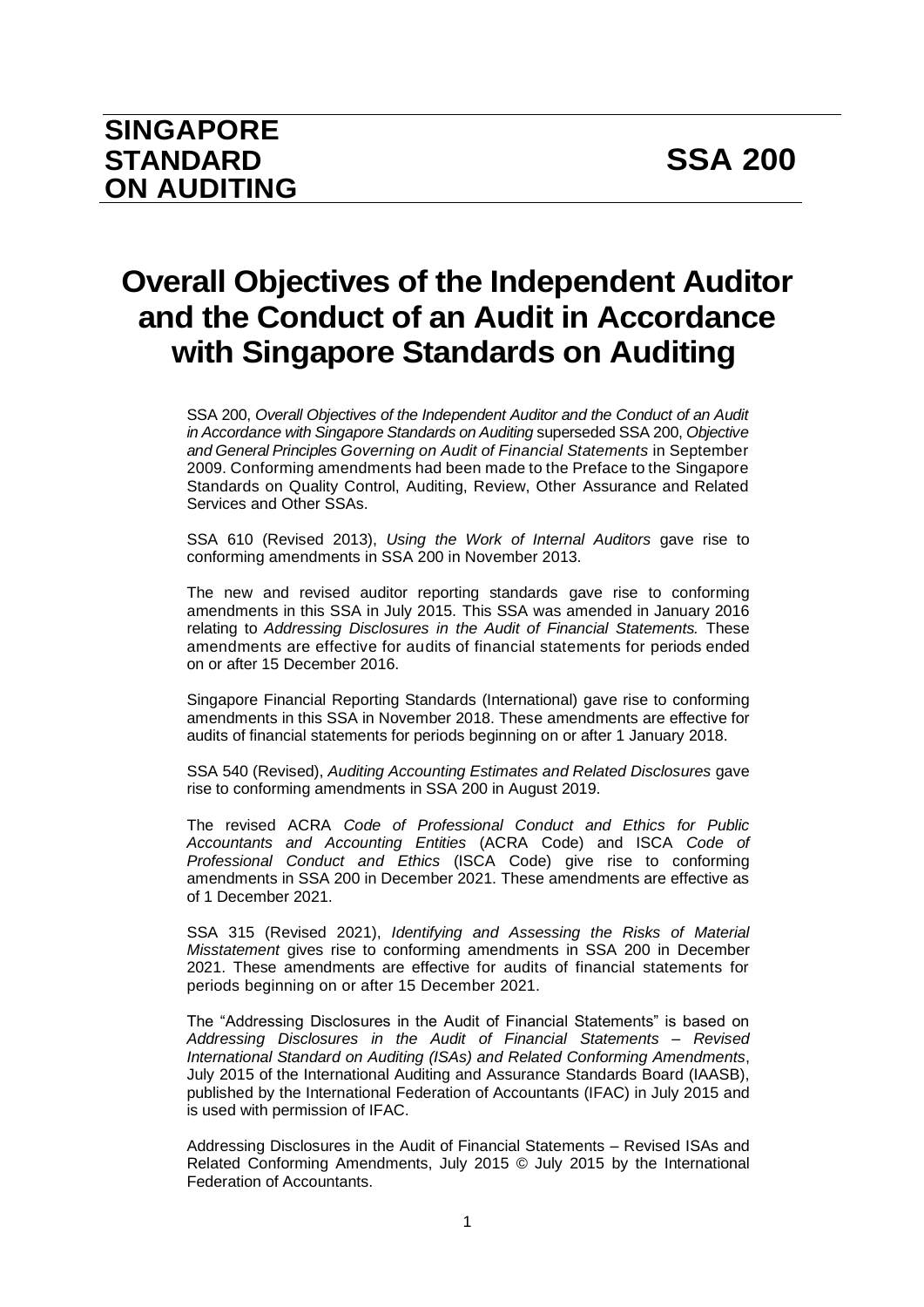## **SINGAPORE STANDARD ON AUDITING 200**

## **OVERALL OBJECTIVES OF THE INDEPENDENT AUDITOR AND THE CONDUCT OF AN AUDIT IN ACCORDANCE WITH SINGAPORE STANDARDS ON AUDITING**

(Effective for audits of financial statements for periods beginning on or after 15 December 2021)

## **CONTENTS**

Paragraph

| Foreword                                                          |           |
|-------------------------------------------------------------------|-----------|
| <b>Introduction</b>                                               |           |
| Scope of this SSA                                                 | $1 - 2$   |
| An Audit of Financial Statements                                  | $3-9$     |
| <b>Effective Date</b>                                             | 10        |
| <b>Overall Objectives of the Auditor</b>                          | $11 - 12$ |
| <b>Definitions</b>                                                | 13        |
| <b>Requirements</b>                                               |           |
| Ethical Requirements Relating to an Audit of Financial Statements | 14        |
| Professional Scepticism                                           | 15        |
| Professional Judgment                                             | 16        |
| Sufficient Appropriate Audit Evidence and Audit Risk              | 17        |
| Conduct of an Audit in Accordance with SSAs                       | 18-24     |
| <b>Application and Other Explanatory Material</b>                 |           |
| Definitions                                                       | $A1-A2$   |
| An Audit of Financial Statements                                  | A3-A15    |
| Ethical Requirements Relating to an Audit of Financial Statements | A16-A19   |
| <b>Professional Scepticism</b>                                    | A20-A24   |
| Professional Judgment                                             | A25-A29   |
| Sufficient Appropriate Audit Evidence and Audit Risk              | A30-A54   |
| Conduct of an Audit in Accordance with SSAs                       | A55-A78   |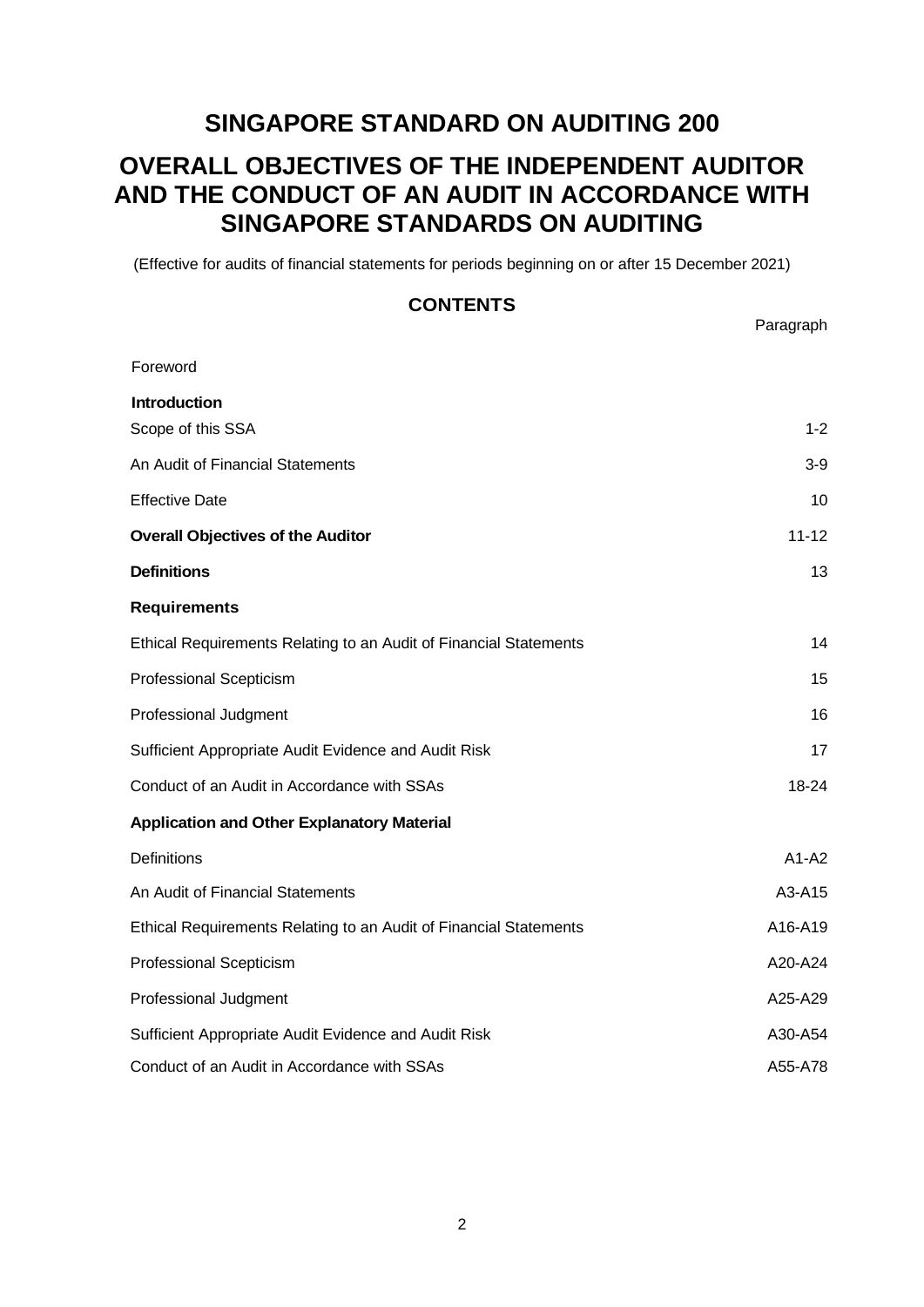## **SINGAPORE STANDARD SSA 200 ON AUDITING**

## **Foreword**

This Standard is based on International Standard on Auditing 200.

## **Introduction**

### **Scope of this SSA**

- 1. This Singapore Standard on Auditing (SSA) deals with the independent auditor's overall responsibilities when conducting an audit of financial statements in accordance with SSAs. Specifically, it sets out the overall objectives of the independent auditor, and explains the nature and scope of an audit designed to enable the independent auditor to meet those objectives. It also explains the scope, authority and structure of the SSAs, and includes requirements establishing the general responsibilities of the independent auditor applicable in all audits, including the obligation to comply with the SSAs. The independent auditor is referred to as "the auditor" hereafter.
- 2. SSAs are written in the context of an audit of financial statements by an auditor. They are to be adapted as necessary in the circumstances when applied to audits of other historical financial information. SSAs do not address the responsibilities of the auditor that may exist in legislation, regulation or otherwise in connection with, for example, the offering of securities to the public. Such responsibilities may differ from those established in the SSAs. Accordingly, while the auditor may find aspects of the SSAs helpful in such circumstances, it is the responsibility of the auditor to ensure compliance with all relevant legal, regulatory or professional obligations.

### **An Audit of Financial Statements**

- 3. The purpose of an audit is to enhance the degree of confidence of intended users in the financial statements. This is achieved by the expression of an opinion by the auditor on whether the financial statements are prepared, in all material respects, in accordance with an applicable financial reporting framework. In the case of most general purpose frameworks, that opinion is on whether the financial statements are presented fairly, in all material respects, or give a true and fair view in accordance with the framework. An audit conducted in accordance with SSAs and relevant ethical requirements enables the auditor to form that opinion. (Ref: Para. A3)
- 4. The financial statements subject to audit are those of the entity, prepared by management of the entity with oversight from those charged with governance. SSAs do not impose responsibilities on management or those charged with governance and do not override laws and regulations that govern their responsibilities. However, an audit in accordance with SSAs is conducted on the premise that management and, where appropriate, those charged with governance have acknowledged certain responsibilities that are fundamental to the conduct of the audit. The audit of the financial statements does not relieve management or those charged with governance of their responsibilities. (Ref: Para. A4-A13)
- 5. As the basis for the auditor's opinion, SSAs require the auditor to obtain reasonable assurance about whether the financial statements as a whole are free from material misstatement, whether due to fraud or error. Reasonable assurance is a high level of assurance. It is obtained when the auditor has obtained sufficient appropriate audit evidence to reduce audit risk (that is, the risk that the auditor expresses an inappropriate opinion when the financial statements are materially misstated) to an acceptably low level. However, reasonable assurance is not an absolute level of assurance, because there are inherent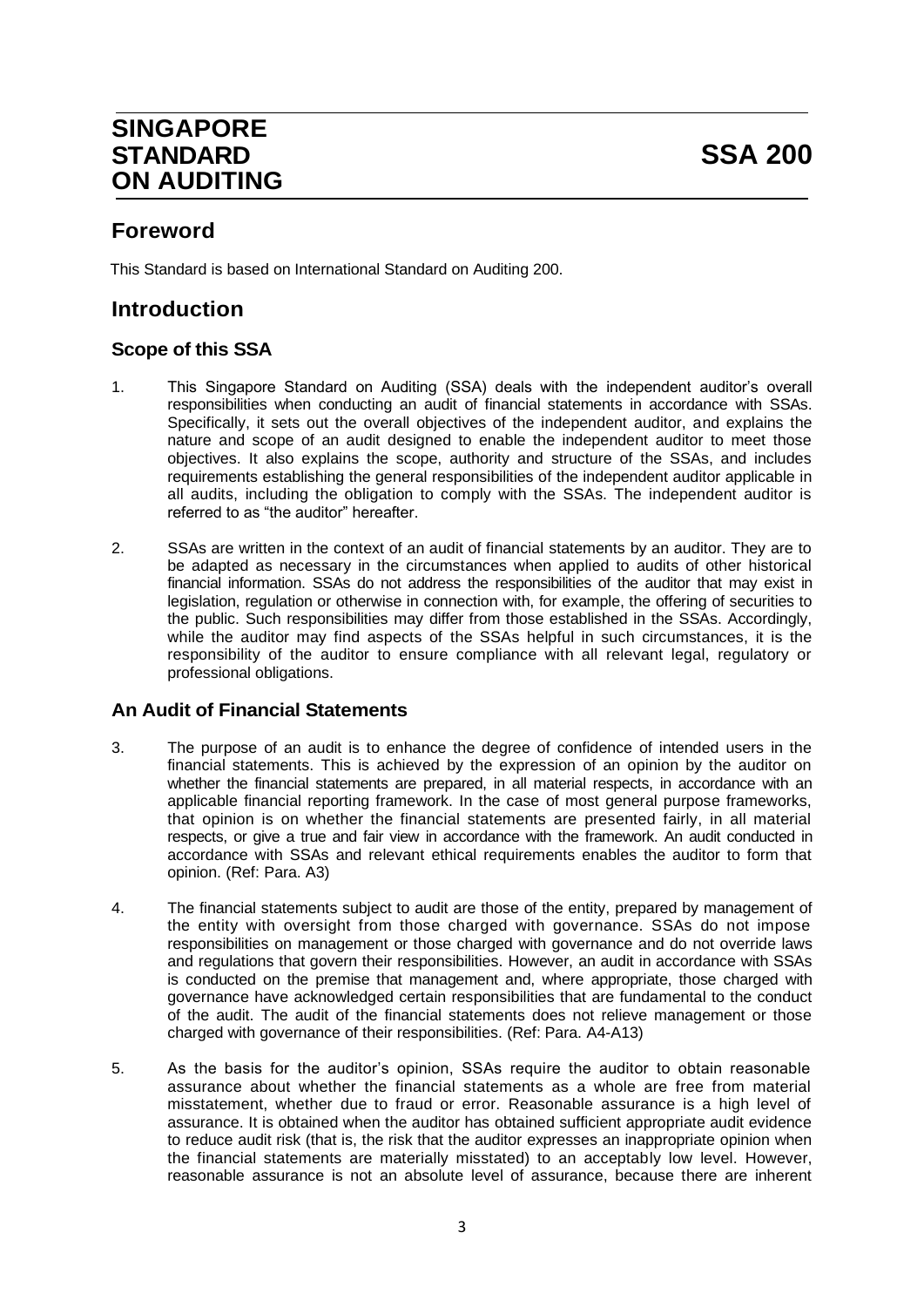limitations of an audit which result in most of the audit evidence on which the auditor draws conclusions and bases the auditor's opinion being persuasive rather than conclusive. (Ref: Para. A30-A54)

- 6. The concept of materiality is applied by the auditor both in planning and performing the audit, and in evaluating the effect of identified misstatements on the audit and of uncorrected misstatements, if any, on the financial statements<sup>1</sup>. In general, misstatements, including omissions, are considered to be material if, individually or in the aggregate, they could reasonably be expected to influence the economic decisions of users taken on the basis of the financial statements. Judgments about materiality are made in the light of surrounding circumstances, and are affected by the auditor's perception of the financial information needs of users of the financial statements, and by the size or nature of a misstatement, or a combination of both. The auditor's opinion deals with the financial statements as a whole and therefore the auditor is not responsible for the detection of misstatements that are not material to the financial statements as a whole.
- 7. The SSAs contain objectives, requirements and application and other explanatory material that are designed to support the auditor in obtaining reasonable assurance. The SSAs require that the auditor exercise professional judgment and maintain professional scepticism throughout the planning and performance of the audit and, among other things:
	- Identify and assess risks of material misstatement, whether due to fraud or error, based on an understanding of the entity and its environment, the applicable financial reporting framework and the entity's system of internal control.
	- Obtain sufficient appropriate audit evidence about whether material misstatements exist, through designing and implementing appropriate responses to the assessed risks.
	- Form an opinion on the financial statements based on conclusions drawn from the audit evidence obtained.
- 8. The form of opinion expressed by the auditor will depend upon the applicable financial reporting framework and any applicable laws or regulation. (Ref: Para. A14-A15)
- 9. The auditor may also have certain other communication and reporting responsibilities to users, management, those charged with governance, or parties outside the entity, in relation to matters arising from the audit. These may be established by the SSAs or by applicable laws or regulation<sup>2</sup>.

## **Effective Date**

10. This SSA is effective for audits of financial statements for periods beginning on or after 15 December 2021.

## **Overall Objectives of the Auditor**

- 11. In conducting an audit of financial statements, the overall objectives of the auditor are:
	- (a) To obtain reasonable assurance about whether the financial statements as a whole are free from material misstatement, whether due to fraud or error, thereby enabling the auditor to express an opinion on whether the financial statements are prepared, in all material respects, in accordance with an applicable financial reporting framework; and

<sup>1</sup> SSA 320, *Materiality in Planning and Performing an Audit*" and SSA 450, "*Evaluation of Misstatements Identified during the Audit*.

<sup>2</sup> See, for example, SSA 260 (Revised), *Communication with Those Charged with Governance*;" and paragraph 43 of SSA 240, "*The Auditor's Responsibilities Relating to Fraud in an Audit of Financial Statements*.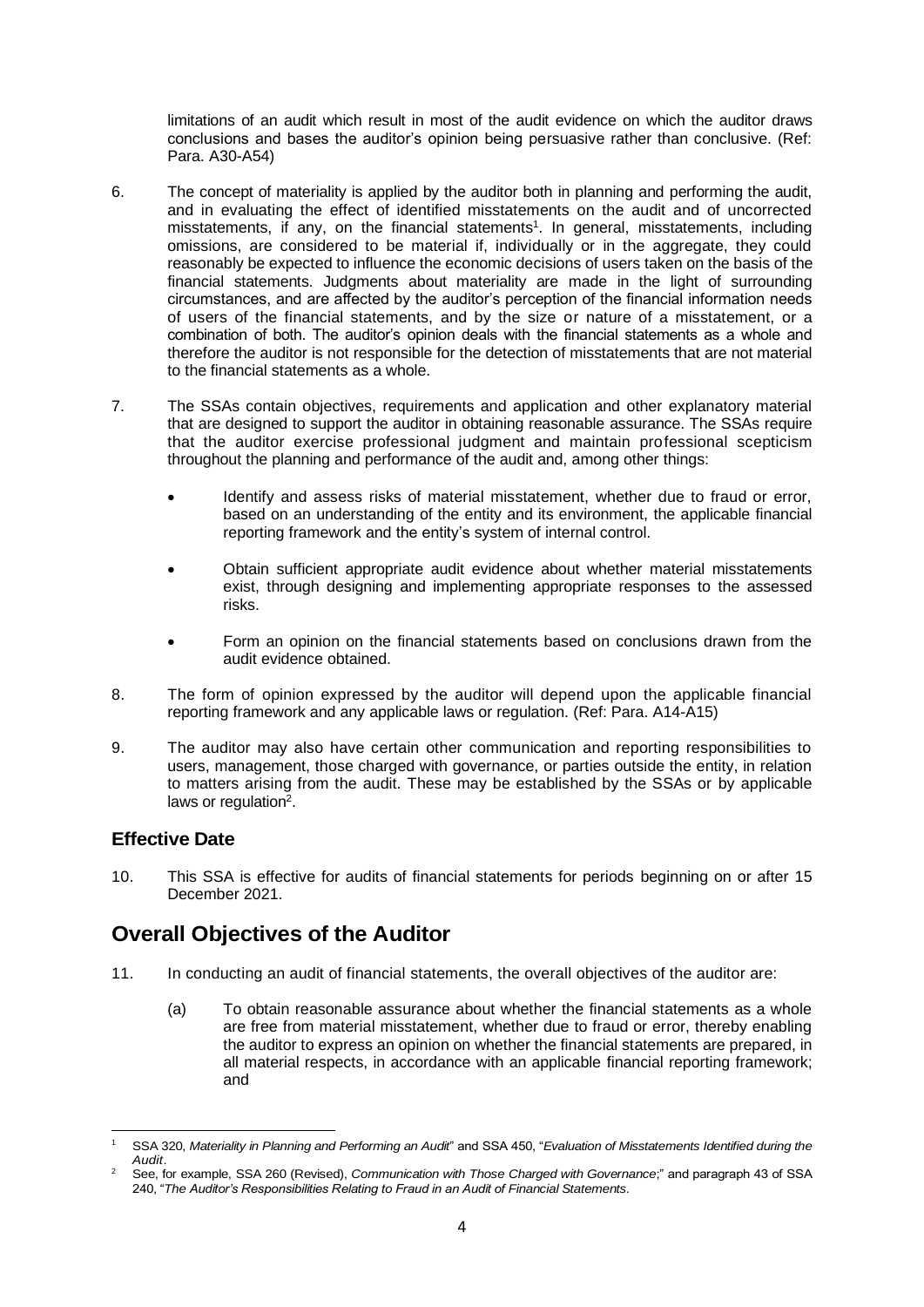- (b) To report on the financial statements, and communicate as required by the SSAs, in accordance with the auditor's findings.
- 12. In all cases when reasonable assurance cannot be obtained and a qualified opinion in the auditor's report is insufficient in the circumstances for purposes of reporting to the intended users of the financial statements, the SSAs require that the auditor disclaim an opinion or withdraw (or resign)<sup>3</sup> from the engagement, where withdrawal is possible under applicable law or regulation.

## **Definitions**

- 13. For purposes of the SSAs, the following terms have the meanings attributed below:
	- (a) Applicable financial reporting framework The financial reporting framework adopted by management and, where appropriate, those charged with governance in the preparation of the financial statements that is acceptable in view of the nature of the entity and the objective of the financial statements, or that is required by law or regulation.

The term "fair presentation framework" is used to refer to a financial reporting framework that requires compliance with the requirements of the framework and:

- (i) Acknowledges explicitly or implicitly that, to achieve fair presentation of the financial statements, it may be necessary for management to provide disclosures beyond those specifically required by the framework; or
- (ii) Acknowledges explicitly that it may be necessary for management to depart from a requirement of the framework to achieve fair presentation of the financial statements. Such departures are expected to be necessary only in extremely rare circumstances.

The term "compliance framework" is used to refer to a financial reporting framework that requires compliance with the requirements of the framework, but does not contain the acknowledgements in (i) or (ii) above.

- (b) Audit evidence Information used by the auditor in arriving at the conclusions on which the auditor's opinion is based. Audit evidence includes both information contained in the accounting records underlying the financial statements and other information. For purposes of the SSAs:
	- (i) Sufficiency of audit evidence is the measure of the quantity of audit evidence. The quantity of the audit evidence needed is affected by the auditor's assessment of the risks of material misstatement and also by the quality of such audit evidence.
	- (ii) Appropriateness of audit evidence is the measure of the quality of audit evidence; that is, its relevance and its reliability in providing support for the conclusions on which the auditor's opinion is based.
- (c) Audit risk The risk that the auditor expresses an inappropriate audit opinion when the financial statements are materially misstated. Audit risk is a function of the risks of material misstatement and detection risk.
- (d) Auditor "Auditor" is used to refer to the person or persons conducting the audit, usually the engagement partner or other members of the engagement team, or, as applicable, the firm. Where an SSA expressly intends that a requirement or responsibility be fulfilled by the engagement partner, the term "engagement partner" rather than

<sup>&</sup>lt;sup>3</sup> In the SSAs, only the term "withdrawal" is used.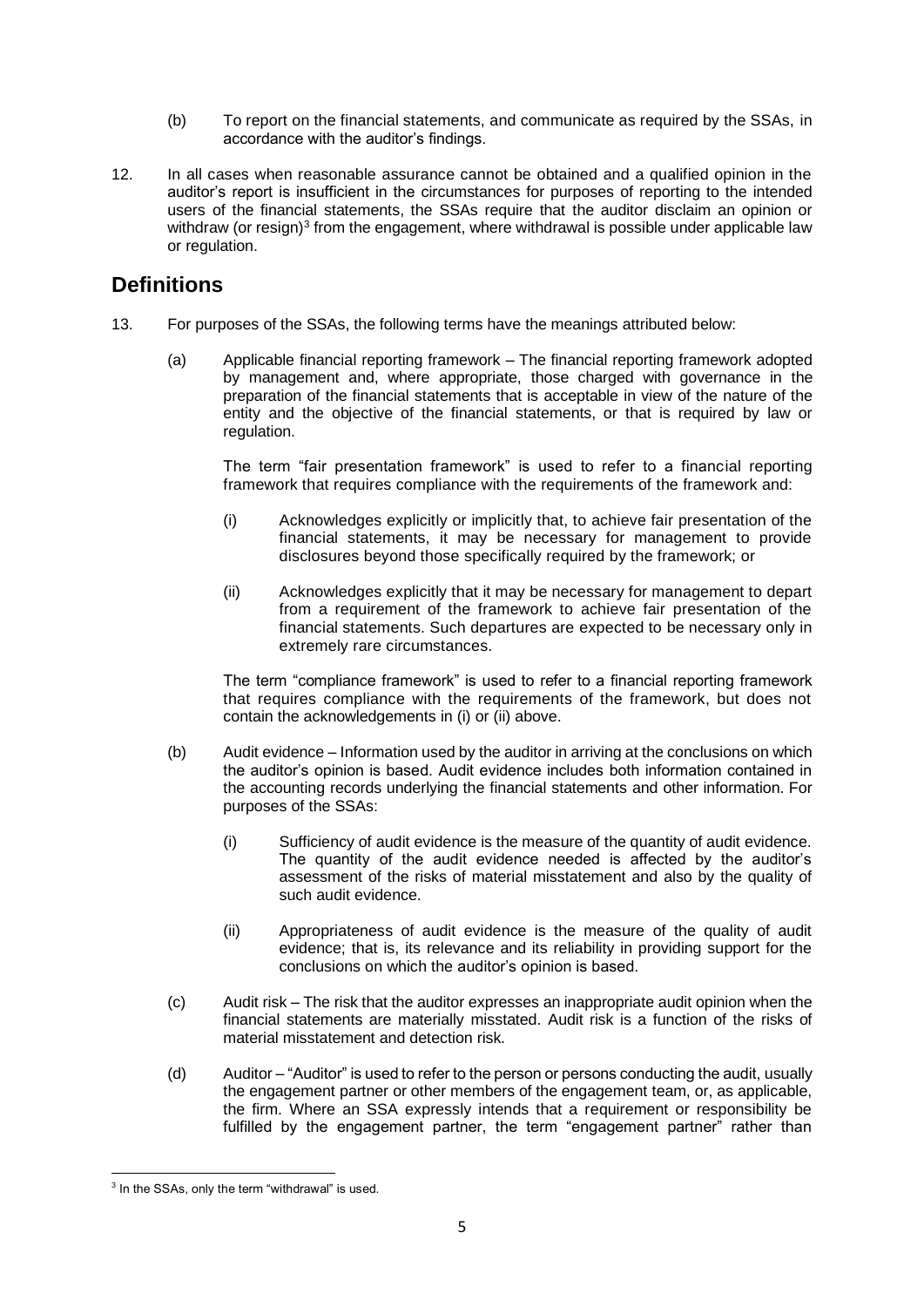"auditor" is used. "Engagement partner" and "firm" are to be read as referring to their public sector equivalents where relevant.

- (e) Detection risk The risk that the procedures performed by the auditor to reduce audit risk to an acceptably low level will not detect a misstatement that exists and that could be material, either individually or when aggregated with other misstatements.
- (f) Financial statements A structured representation of historical financial information, including disclosures, intended to communicate an entity's economic resources or obligations at a point in time, or the changes therein for a period of time, in accordance with a financial reporting framework. The term "financial statements" ordinarily refers to a complete set of financial statements as determined by the requirements of the applicable financial reporting framework, but can also refer to a single financial statement. Disclosures comprise explanatory or descriptive information, set out as required, expressly permitted or otherwise allowed by the applicable financial reporting framework, on the face of a financial statement, or in the notes, or incorporated therein by cross-reference. (Ref: Para. A1-A2)
- (g) Historical financial information Information expressed in financial terms in relation to a particular entity, derived primarily from that entity's accounting system, about economic events occurring in past time periods or about economic conditions or circumstances at points in time in the past.
- (h) Management The person(s) with executive responsibility for the conduct of the entity's operations. For some entities in some jurisdictions, management includes some or all of those charged with governance, for example, executive members of a governance board, or an owner-manager.
- (i) Misstatement A difference between the amount, classification, presentation, or disclosure of a reported financial statement item and the amount, classification, presentation, or disclosure that is required for the item to be in accordance with the applicable financial reporting framework. Misstatements can arise from error or fraud.

Where the auditor expresses an opinion on whether the financial statements are presented fairly, in all material respects, or give a true and fair view, misstatements also include those adjustments of amounts, classifications, presentation, or disclosures that, in the auditor's judgment, are necessary for the financial statements to be presented fairly, in all material respects, or to give a true and fair view.

- (j) Premise, relating to the responsibilities of management and, where appropriate, those charged with governance, on which an audit is conducted – That management and, where appropriate, those charged with governance have acknowledged and understand that they have the following responsibilities that are fundamental to the conduct of an audit in accordance with SSAs. That is, responsibility:
	- (i) For the preparation of the financial statements in accordance with the applicable financial reporting framework, including where relevant their fair presentation;
	- (ii) For such internal control as management and, where appropriate, those charged with governance determine is necessary to enable the preparation of financial statements that are free from material misstatement, whether due to fraud or error; and
	- (iii) To provide the auditor with:
		- a. Access to all information of which management and, where appropriate, those charged with governance are aware that is relevant to the preparation of the financial statements such as records, documentation and other matters;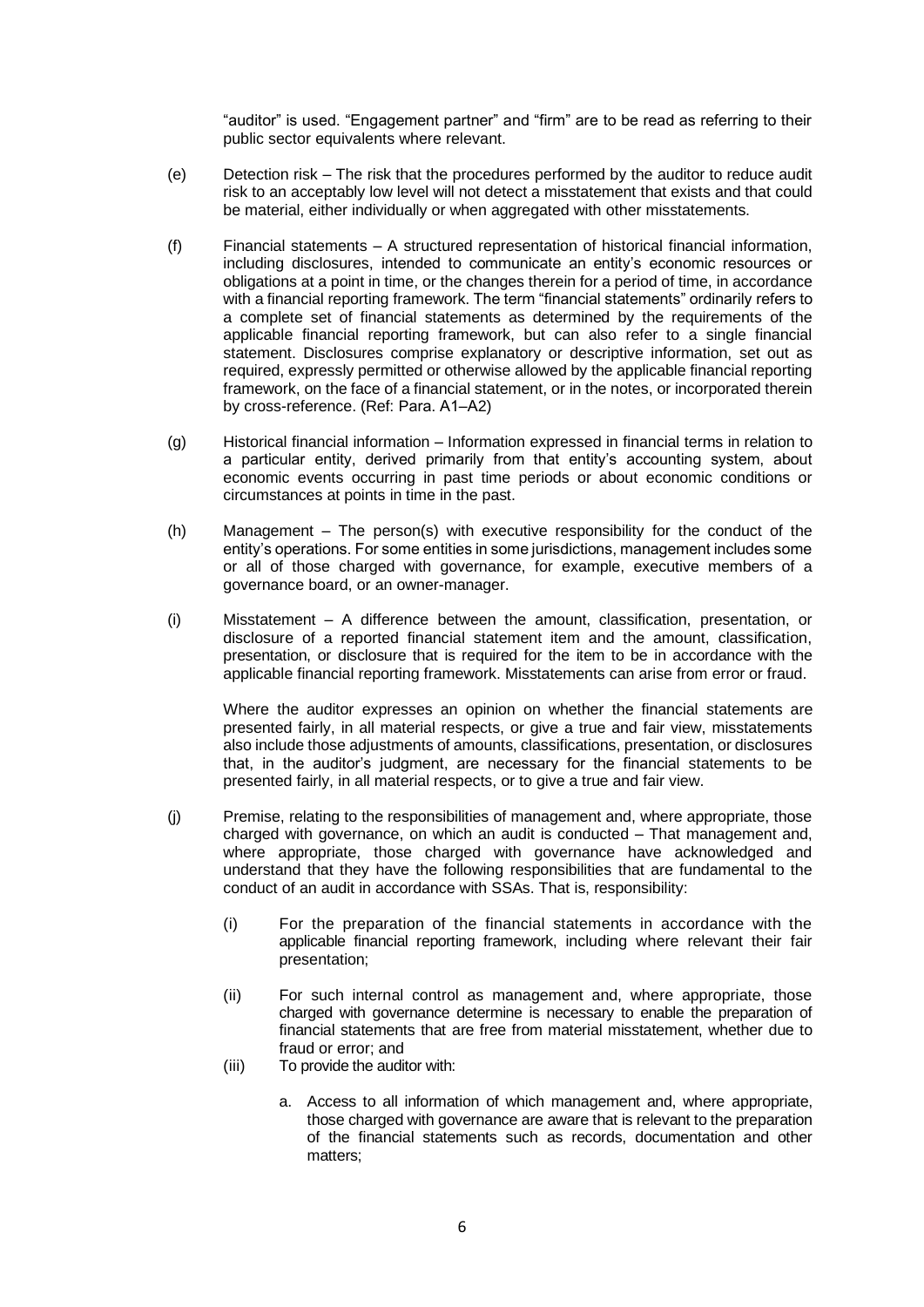- b. Additional information that the auditor may request from management and, where appropriate, those charged with governance for the purpose of the audit; and
- c. Unrestricted access to persons within the entity from whom the auditor determines it necessary to obtain audit evidence.

In the case of a fair presentation framework, (i) above may be restated as "for the preparation and *fair* presentation of the financial statements in accordance with the financial reporting framework," or "'for the preparation of financial statements *that give a true and fair view* in accordance with the financial reporting framework.".

The "premise, relating to the responsibilities of management and, where appropriate, those charged with governance, on which an audit is conducted" may also be referred to as the "premise."

- (k) Professional judgment The application of relevant training, knowledge and experience, within the context provided by auditing, accounting and ethical standards, in making informed decisions about the courses of action that are appropriate in the circumstances of the audit engagement.
- (l) Professional scepticism An attitude that includes a questioning mind, being alert to conditions which may indicate possible misstatement due to error or fraud, and a critical assessment of audit evidence.
- (m) Reasonable assurance In the context of an audit of financial statements, a high, but not absolute, level of assurance.
- (n) Risk of material misstatement The risk that the financial statements are materially misstated prior to audit. This consists of two components, described as follows at the assertion level: (Ref: Para. A15a)
	- (i) Inherent risk The susceptibility of an assertion about a class of transaction, account balance or disclosure to a misstatement that could be material, either individually or when aggregated with other misstatements, before consideration of any related controls.
	- (ii) Control risk The risk that a misstatement that could occur in an assertion about a class of transaction, account balance or disclosure and that could be material, either individually or when aggregated with other misstatements, will not be prevented, or detected and corrected, on a timely basis by the entity's controls.
- (o) Those charged with governance The person(s) or organisation(s) (for example, a corporate trustee) with responsibility for overseeing the strategic direction of the entity and obligations related to the accountability of the entity. This includes overseeing the financial reporting process. For some entities in some jurisdictions, those charged with governance may include management personnel, for example, executive members of a governance board of a private or public sector entity, or an owner-manager.

## **Requirements**

### **Ethical Requirements Relating to an Audit of Financial Statements**

14. The auditor shall comply with relevant ethical requirements, including those pertaining to independence, relating to financial statement audit engagements. (Ref: Para. A16-A19)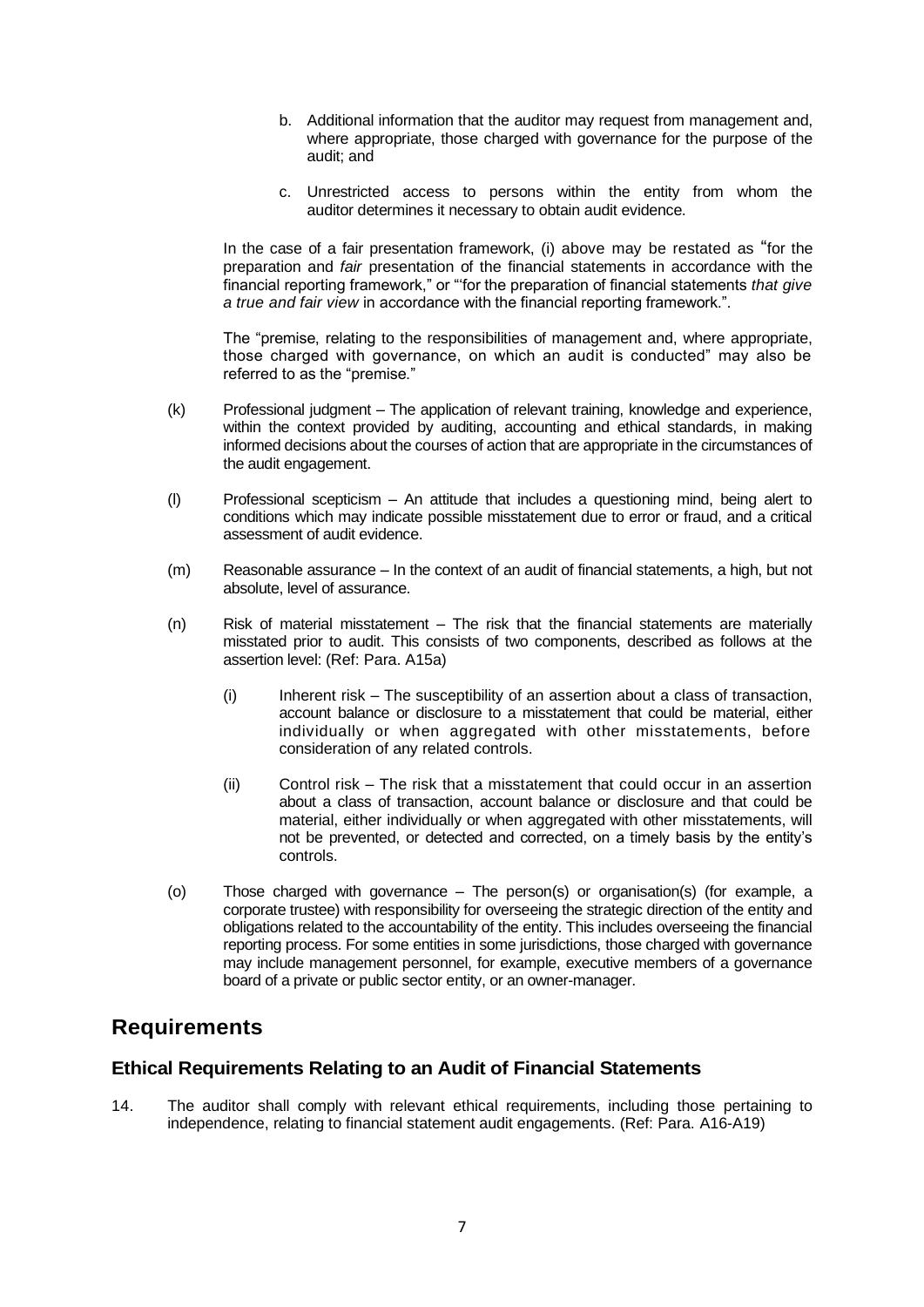## **Professional Scepticism**

15. The auditor shall plan and perform an audit with professional scepticism recognising that circumstances may exist that cause the financial statements to be materially misstated. (Ref: Para. A20-A24)

### **Professional Judgment**

16. The auditor shall exercise professional judgment in planning and performing an audit of financial statements. (Ref: Para. A25-A29)

### **Sufficient Appropriate Audit Evidence and Audit Risk**

17. To obtain reasonable assurance, the auditor shall obtain sufficient appropriate audit evidence to reduce audit risk to an acceptably low level and thereby enable the auditor to draw reasonable conclusions on which to base the auditor's opinion. (Ref: Para. A30-A54)

### **Conduct of an Audit in Accordance with SSAs**

*Complying with SSAs Relevant to the Audit*

- 18. The auditor shall comply with all SSAs relevant to the audit. An SSA is relevant to the audit when the SSA is in effect and the circumstances addressed by the SSA exist. (Ref: Para. A55- A59)
- 19. The auditor shall have an understanding of the entire text of an SSA, including its application and other explanatory material, to understand its objectives and to apply its requirements properly. (Ref: Para. A60-A68)
- 20. The auditor shall not represent compliance with SSAs in the auditor's report unless the auditor has complied with the requirements of this SSA and all other SSAs relevant to the audit.

#### *Objectives Stated in Individual SSAs*

- 21. To achieve the overall objectives of the auditor, the auditor shall use the objectives stated in relevant SSAs in planning and performing the audit, having regard to the interrelationships among the SSAs, to: (Ref: Para. A69-A71)
	- (a) Determine whether any audit procedures in addition to those required by the SSAs are necessary in pursuance of the objectives stated in the SSAs; and (Ref: Para. A72)
	- (b) Evaluate whether sufficient appropriate audit evidence has been obtained. (Ref: Para.A73)

#### *Complying with Relevant Requirements*

- 22. Subject to paragraph 23, the auditor shall comply with each requirement of an SSA unless, in the circumstances of the audit:
	- (a) The entire SSA is not relevant; or
	- (b) The requirement is not relevant because it is conditional and the condition does not exist. (Ref: Para. A74-A75)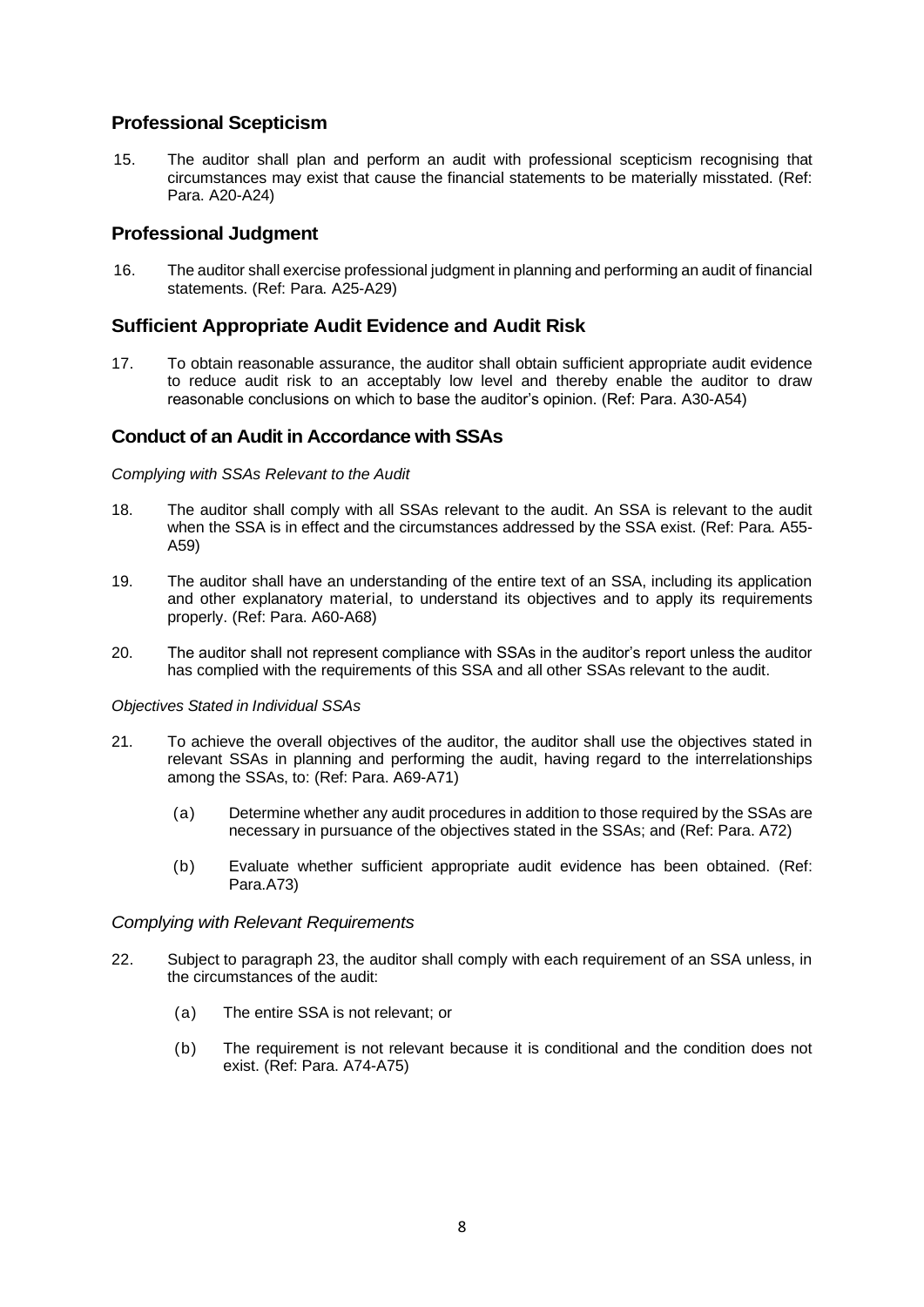23. In exceptional circumstances, the auditor may judge it necessary to depart from a relevant requirement in an SSA. In such circumstances, the auditor shall perform alternative audit procedures to achieve the aim of that requirement. The need for the auditor to depart from a relevant requirement is expected to arise only where the requirement is for a specific procedure to be performed and, in the specific circumstances of the audit, that procedure would be ineffective in achieving the aim of the requirement. (Ref: Para. A76)

#### *Failure to Achieve an Objective*

24. If an objective in a relevant SSA cannot be achieved, the auditor shall evaluate whether this prevents the auditor from achieving the overall objectives of the auditor and thereby requires the auditor, in accordance with the SSAs, to modify the auditor's opinion or withdraw from the engagement (where withdrawal is possible under applicable law or regulation). Failure to achieve an objective represents a significant matter requiring documentation in accordance with SSA 230<sup>4</sup>. (Ref: Para. A77-A78)

\*\*\*

<sup>4</sup> SSA 230, *Audit Documentation*, paragraph 8(c).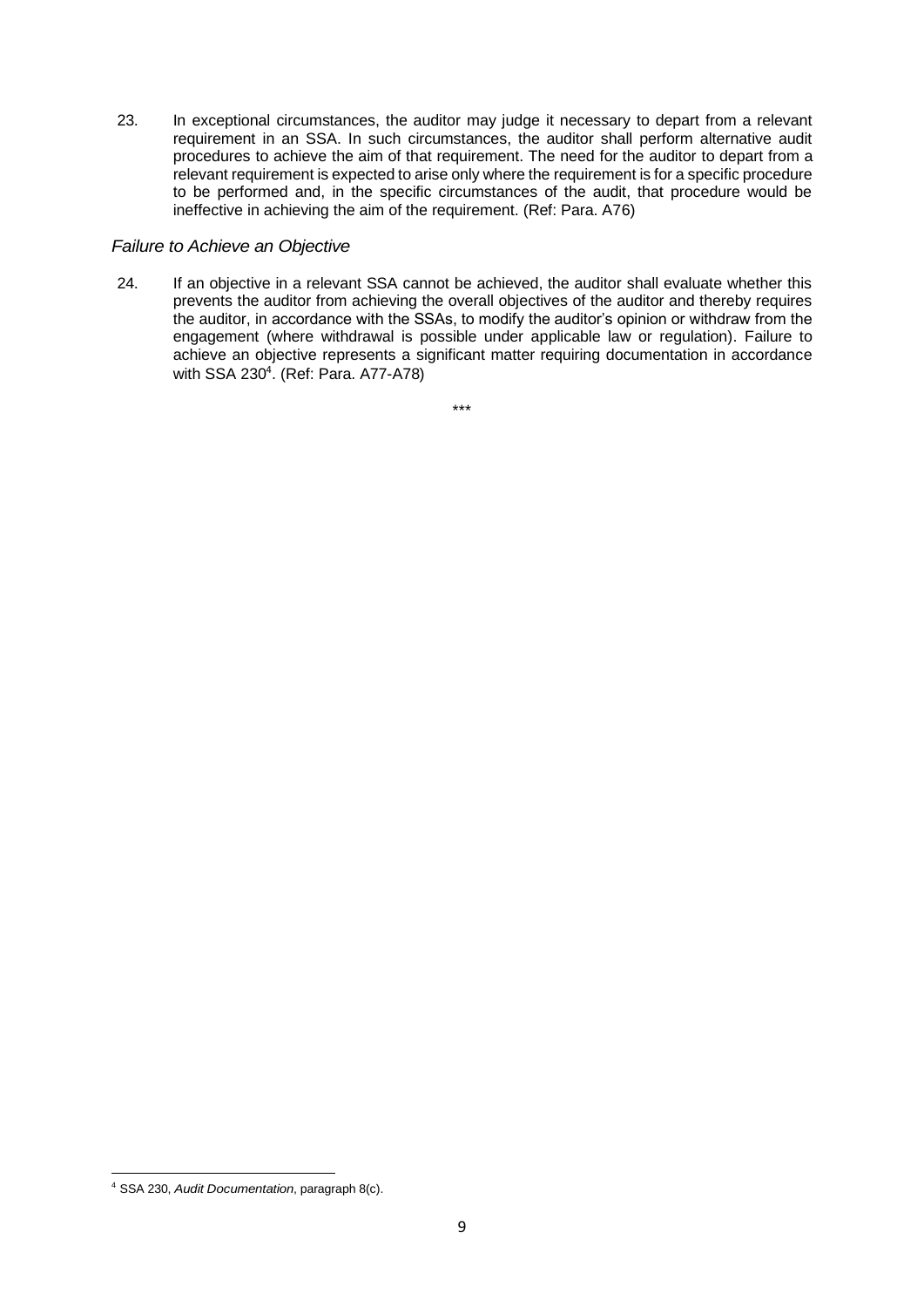## **Application and Other Explanatory Material**

## **Definitions**

#### *Financial Statements (Ref: Para. 13(f))*

- A1. Some financial reporting frameworks may refer to an entity's economic resources or obligations in other terms. For example, these may be referred to as the entity's assets and liabilities, and the residual difference between them may be referred to as equity or equity interests.
- A2. Explanatory or descriptive information required to be included in the financial statements by the applicable financial reporting framework may be incorporated therein by cross-reference to information in another document, such as a management report or a risk report. "Incorporated therein by cross-reference" means cross-referenced from the financial statements to the other document, but not from the other document to the financial statements. Where the applicable financial reporting framework does not expressly prohibit the cross-referencing of where explanatory or descriptive information may be found, and the information has been appropriately cross-referenced, the information will form part of the financial statements.

## **An Audit of Financial Statements**

#### *Scope of the Audit* (Ref: Para. 3)

A3. The auditor's opinion on the financial statements deals with whether the financial statements are prepared, in all material respects, in accordance with the applicable financial reporting framework. Such an opinion is common to all audits of financial statements. The auditor's opinion therefore does not assure, for example, the future viability of the entity nor the efficiency or effectiveness with which management has conducted the affairs of the entity. In some jurisdictions, however, applicable laws or regulations may require auditors to provide opinions on other specific matters, such as the effectiveness of internal control, or the consistency of a separate management report with the financial statements. While the SSAs include requirements and guidance in relation to such matters to the extent that they are relevant to forming an opinion on the financial statements, the auditor would be required to undertake further work if the auditor had additional responsibilities to provide such opinions.

#### *Preparation of the Financial Statements* (Ref: Para. 4)

- A4. Law or regulation may establish the responsibilities of management and, where appropriate, those charged with governance in relation to financial reporting. However, the extent of these responsibilities, or the way in which they are described, may differ across jurisdictions. Despite these differences, an audit in accordance with SSAs is conducted on the premise that management and, where appropriate, those charged with governance have acknowledged and understand that they have responsibility:
	- (a) For the preparation of the financial statements in accordance with the applicable financial reporting framework, including where relevant their fair presentation;
	- (b) For such internal control as management and, where appropriate, those charged with governance determine is necessary to enable the preparation of financial statements that are free from material misstatement, whether due to fraud or error; and
	- (c) To provide the auditor with:
		- (i) Access to all information of which management and, where appropriate, those charged with governance are aware that isrelevant to the preparation of the financial statements such as records, documentation and other matters;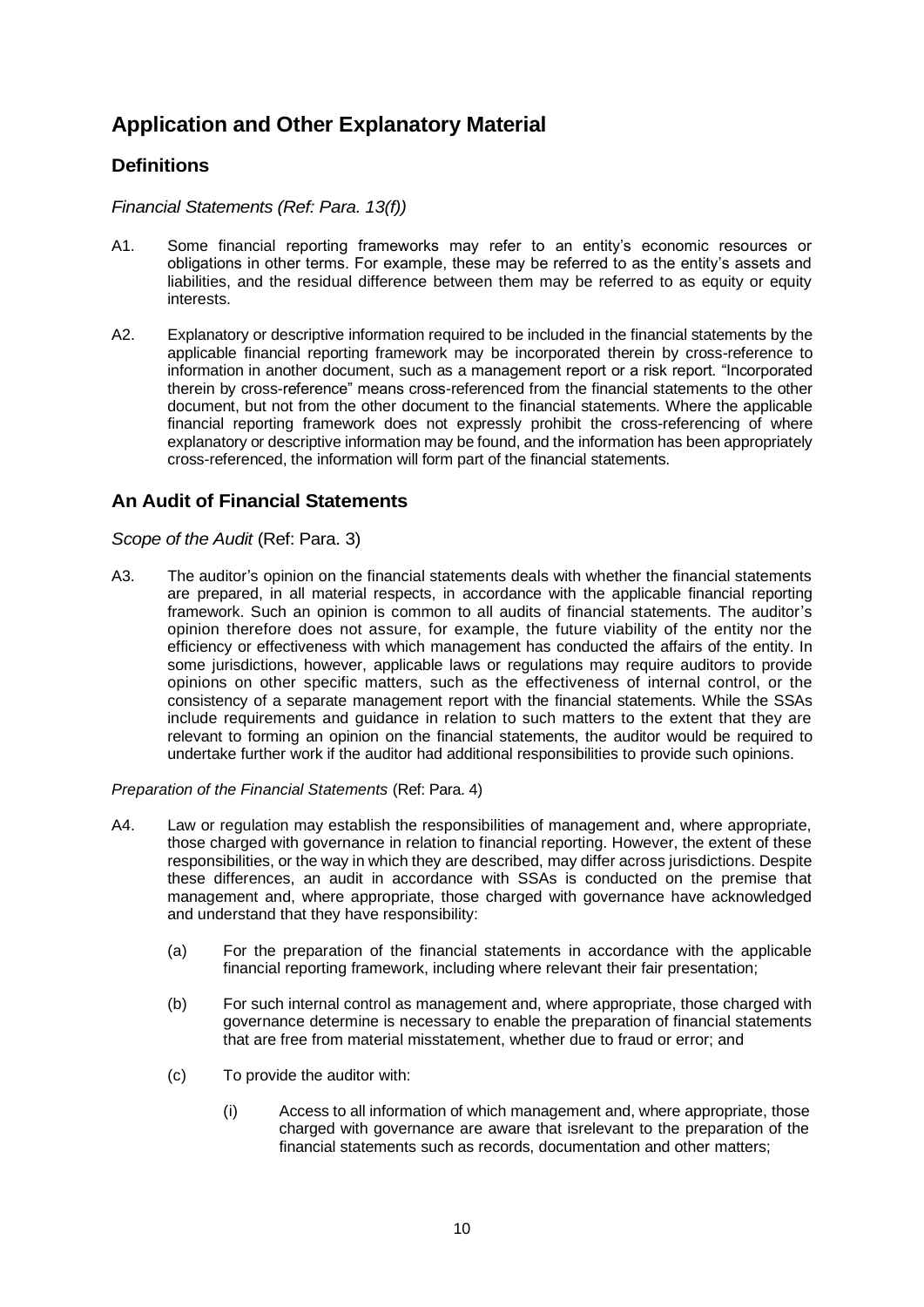- (ii) Additional information that the auditor may request from management and, where appropriate, those charged with governance for the purpose of the audit; and
- (iii) Unrestricted access to persons within the entity from whom the auditor determines it necessary to obtain audit evidence.
- A5. The preparation of the financial statements by management and, where appropriate, those charged with governance requires:
	- The identification of the applicable financial reporting framework, in the context of any relevant laws or regulations.
	- The preparation of the financial statements in accordance with that framework.
	- The inclusion of an adequate description of that framework in the financial statements.

The preparation of the financial statements requires management to exercise judgment in making accounting estimates that are reasonable in the circumstances, as well as to select and apply appropriate accounting policies. These judgments are made in the context of the applicable financial reporting framework.

- A6. The financial statements may be prepared in accordance with a financial reporting framework designed to meet:
	- The common financial information needs of a wide range of users (that is, "general purpose financial statements"); or
	- The financial information needs of specific users (i.e., "special purpose financial statements").
- A7. The applicable financial reporting framework often encompasses financial reporting standards established by an authorised or recognised standards setting organisation, or legislative or regulatory requirements. In some cases, the financial reporting framework may encompass both financial reporting standards established by an authorised or recognised standards setting organisation and legislative or regulatory requirements. Other sources may provide direction on the application of the applicable financial reporting framework. In some cases, the applicable financial reporting framework may encompass such other sources, or may even consist only of such sources. Such other sources may include:
	- The legal and ethical environment, including statutes, regulations, court decisions, and professional ethical obligations in relation to accounting matters;
	- Published accounting interpretations of varying authority issued by standards setting, professional or regulatory organisations;
	- Published views of varying authority on emerging accounting issues issued by standards setting, professional or regulatory organisations;
	- General and industry practices widely recognised and prevalent; and
	- Accounting literature.

Where conflicts exist between the financial reporting framework and the sources from which direction on its application may be obtained, or among the sources that encompass the financial reporting framework, the source with the highest authority prevails.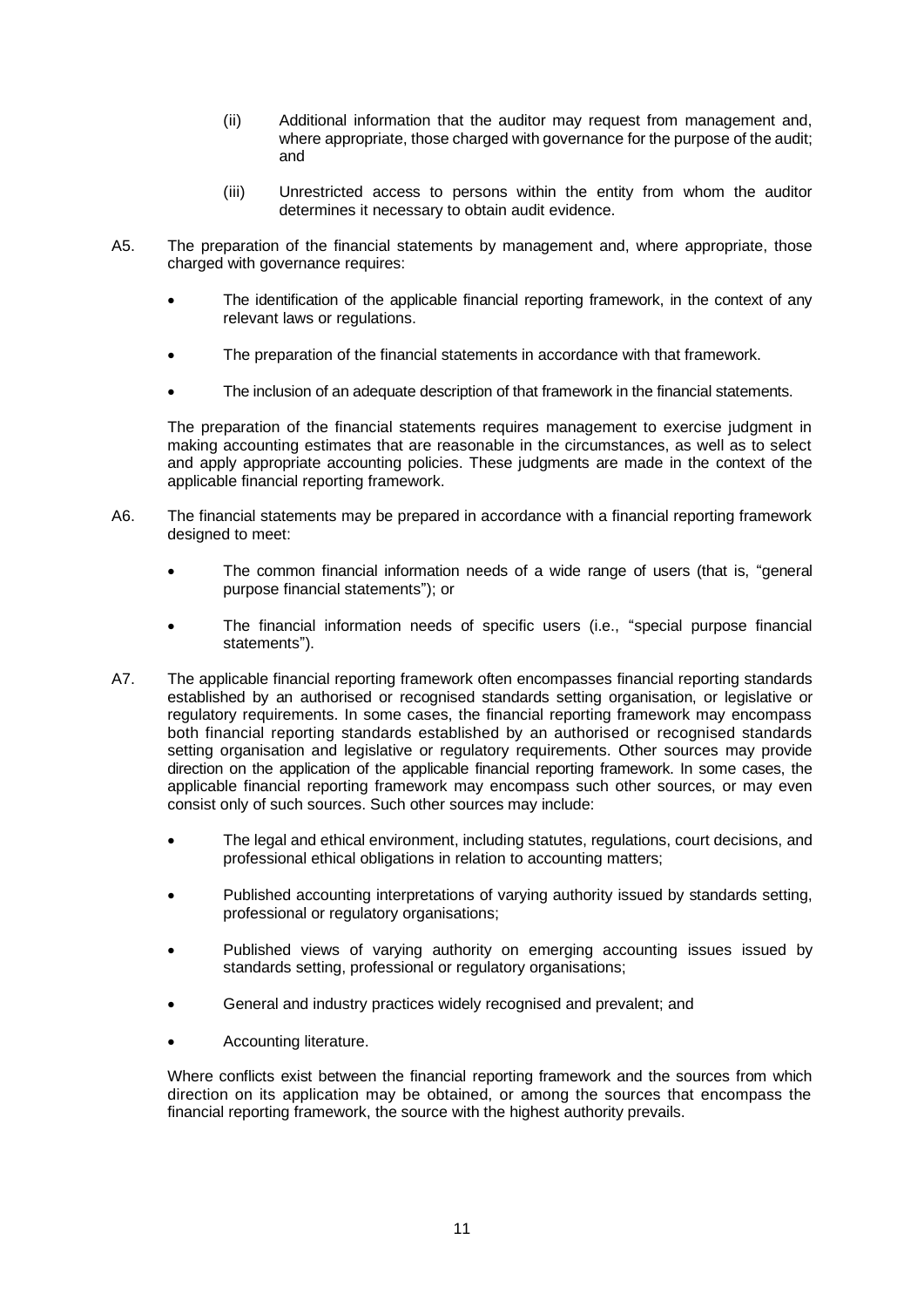- A8. The requirements of the applicable financial reporting framework determine the form and content of the financial statements. Although the framework may not specify how to account for or disclose all transactions or events, it ordinarily embodies sufficient broad principles that can serve as a basis for developing and applying accounting policies that are consistent with the concepts underlying the requirements of the framework.
- A9. Some financial reporting frameworks are fair presentation frameworks, while others are compliance frameworks. Financial reporting frameworks that encompass primarily the financial reporting standards established by an organisation that is authorised or recognised to promulgate standards to be used by entities for preparing general purpose financial statements are often designed to achieve fair presentation, for example, Singapore Financial Reporting Standards (International) (SFRS(I)s) and Financial Reporting Standards in Singapore (FRSs) issued by the Accounting Standards Council (ASC).
- A10. The requirements of the applicable financial reporting framework also determine what constitutes a complete set of financial statements. In the case of many frameworks, financial statements are intended to provide information about the financial position, financial performance and cash flows of an entity. For such frameworks, a complete set of financial statements would include a balance sheet; an income statement; a statement of changes in equity; a cash flow statement; and related notes. For some other financial reporting frameworks, a single financial statement and the related notes might constitute a complete set of financial statements:
	- For example, the International Public Sector Accounting Standard (IPSAS), "Financial Reporting Under the Cash Basis of Accounting" issued by the International Public Sector Accounting Standards Board states that the primary financial statement is a statement of cash receipts and payments when a public sector entity prepares its financial statements in accordance with that IPSAS.
	- Other examples of a single financial statement, each of which would include related notes, are:
		- o Balance sheet.
		- o Statement of income or statement of operations.
		- o Statement of retained earnings.
		- o Statement of cash flows.
		- o Statement of assets and liabilities that does not include owner's equity.
		- o Statement of changes in owners' equity.
		- o Statement of revenue and expenses.
		- o Statement of operations by product lines.
- A11. SSA 210 establishes requirements and provides guidance on determining the acceptability of the applicable financial reporting framework<sup>5</sup>. SSA 800 deals with special considerations when financial statements are prepared in accordance with a special purpose framework $6$ .
- A12. Because of the significance of the premise to the conduct of an audit, the auditor is required to obtain the agreement of management and, where appropriate, those charged with governance that they acknowledge and understand that they have the responsibilities set out in paragraph A2 as a precondition for accepting the audit engagement<sup>7</sup>.

<sup>5</sup> SSA 210, *Agreeing the Terms of Audit Engagements*, paragraph 6(a).

<sup>6</sup> SSA 800, *Special Considerations—Audits of Financial Statements Prepared in Accordance with Special Purpose Frameworks*, paragraph 8.

 $7$  SSA 210, paragraph 6(b).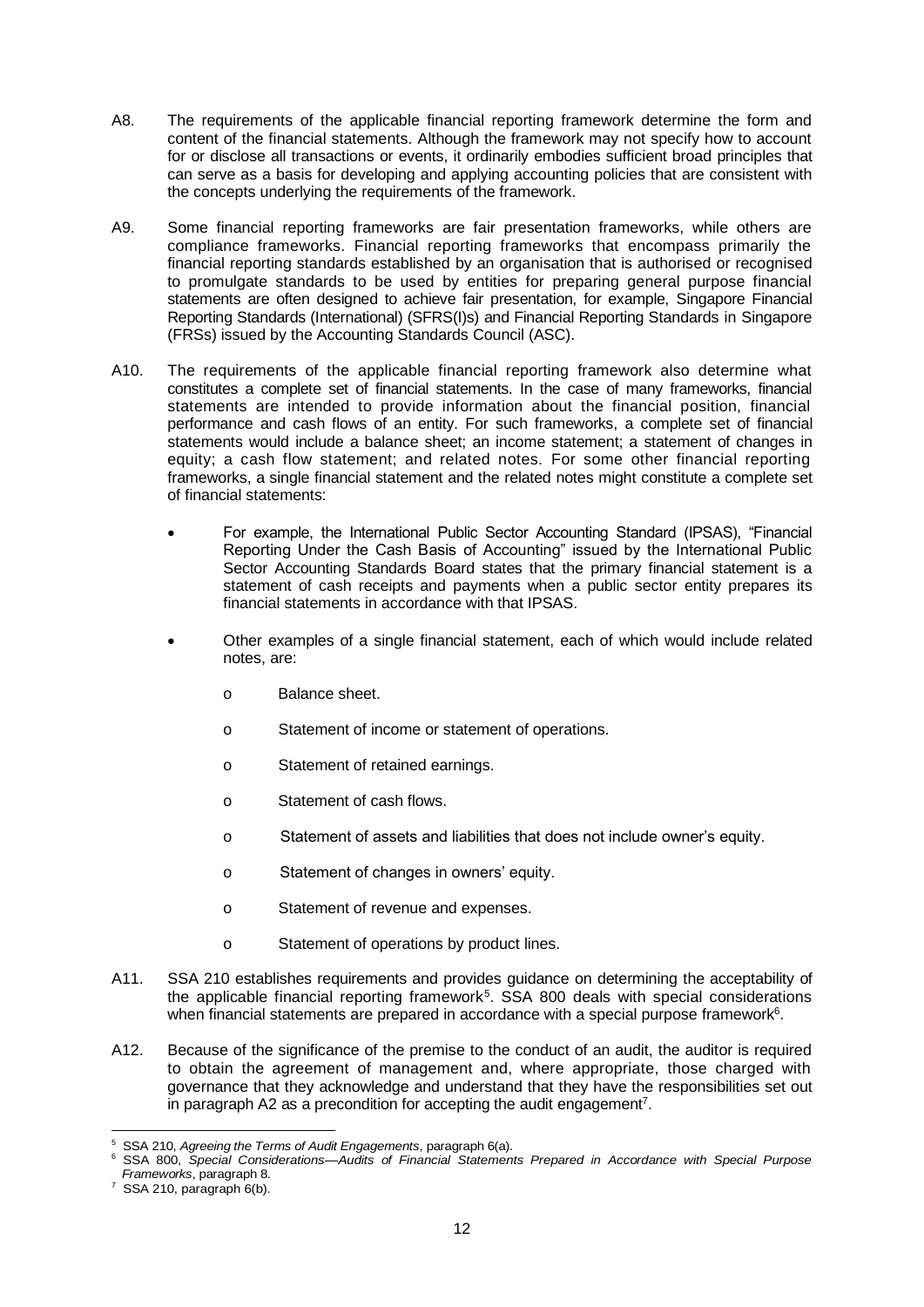#### Considerations Specific to Audits in the Public Sector

A13. The mandates for audits of the financial statements of public sector entities may be broader than those of other entities. As a result, the premise, relating to management's responsibilities, on which an audit of the financial statements of a public sector entity is conducted may include additional responsibilities, such as the responsibility for the execution of transactions and events in accordance with law, regulation or other authority<sup>8</sup>.

#### *Form of the Auditor's Opinion* (Ref: Para. 8)

- A14. The opinion expressed by the auditor is on whether the financial statements are prepared, in all material respects, in accordance with the applicable financial reporting framework. The form of the auditor's opinion, however, will depend upon the applicable financial reporting framework and any applicable law or regulation. Most financial reporting frameworks include requirements relating to the presentation of the financial statements; for such frameworks, *preparation* of the financial statements in accordance with the applicable financial reporting framework includes *presentation*.
- A15. Where the financial reporting framework is a fair presentation framework, as is generally the case for general purpose financial statements, the opinion required by the SSAs is on whether the financial statements are presented fairly, in all material respects, or give a true and fair view. Where the financial reporting framework is a compliance framework, the opinion required is on whether the financial statements are prepared, in all material respects, in accordance with the framework. Unless specifically stated otherwise, references in the SSAs to the auditor's opinion cover both forms of opinion.

#### *Risk of Material Misstatement* (Ref: Para. 13(n))

- A15a. For the purposes of the SSAs, a risk of material misstatement exists when there is a reasonable possibility of:
	- (a) A misstatement occurring (i.e., its likelihood); and
	- (b) Being material if it were to occur (i.e., its magnitude).

### **Ethical Requirements Relating to an Audit of Financial Statements** (Ref: Para. 14)

- A16. The auditor is subject to relevant ethical requirements, including those pertaining to independence, relating to financial statement audit engagements. Relevant ethical requirements ordinarily comprise the provisions of the ACRA Code (the Code) related to an audit of financial statements together with other national requirements that are more restrictive.
- A17. The Code establishes the fundamental principles of ethics, which are:
	- (a) Integrity;
	- (b) Objectivity;
	- (c) Professional competence and due care;
	- (d) Confidentiality; and
	- (e) Professional behavior.

The fundamental principles of ethics establish the standard of behavior expected of a professional accountant.

<sup>&</sup>lt;sup>8</sup> See paragraph A59.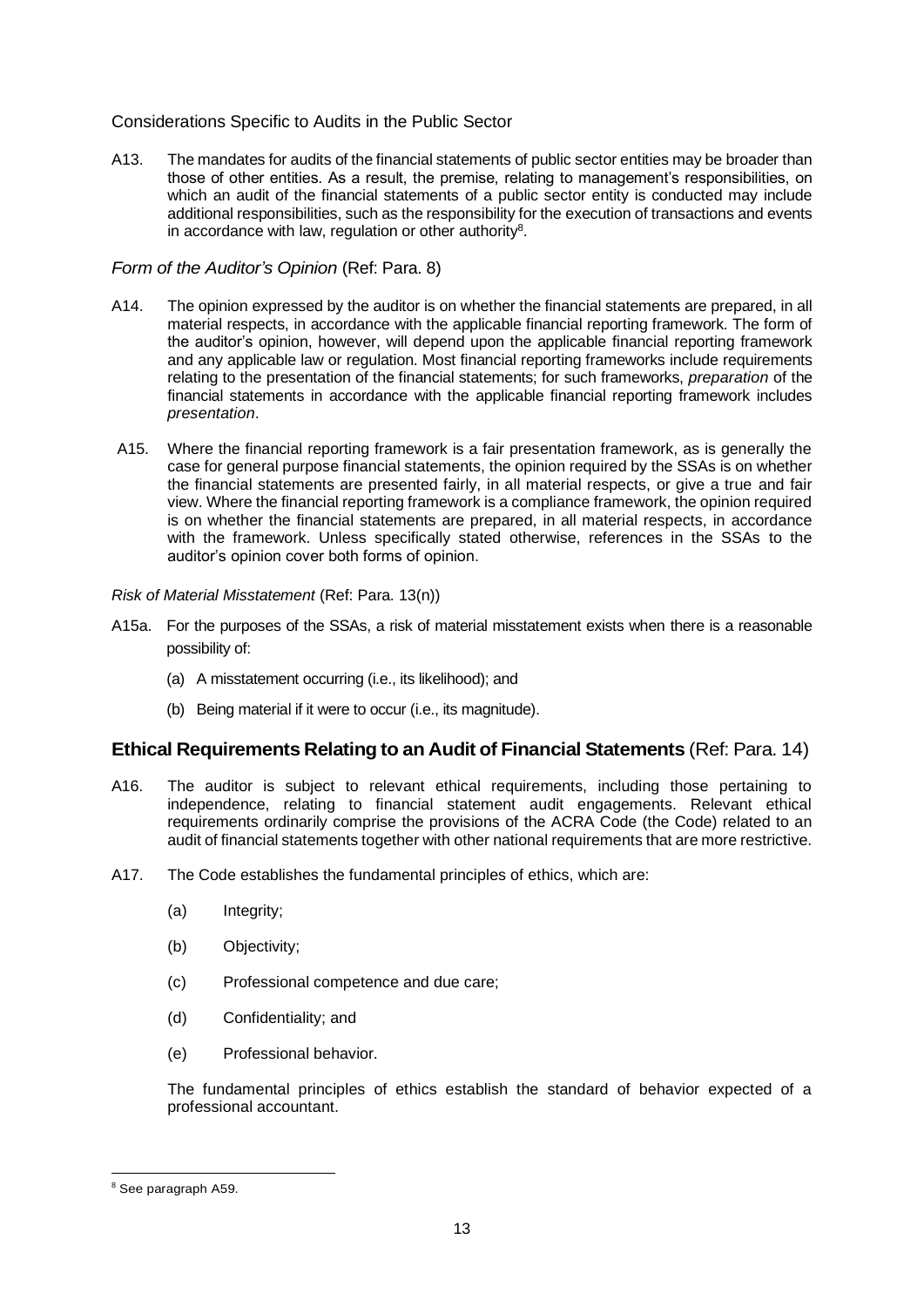The Code provides a conceptual framework that establishes the approach which a professional accountant is required to apply when identifying, evaluating and addressing threats to compliance with the fundamental principles. In the case of audits, reviews and other assurance engagements, the Code sets out Independence Standards, established by the application of the conceptual framework to threats to independence in relation to those engagements.

- A18. In the case of an audit engagement it is in the public interest and, therefore, required by the Code, that the auditor be independent of the entity subject to the audit. The Code describes independence as comprising both independence of mind and independence in appearance. The auditor's independence from the entity safeguards the auditor's ability to form an audit opinion without being affected by influences that might compromise that opinion. Independence enhances the auditor's ability to act with integrity, to be objective and to maintain an attitude of professional scepticism.
- A19. Singapore Standard on Quality Control (SSQC) 1<sup>9</sup>, or national requirements that are at least as demanding<sup>10</sup>, deal with the firm's responsibilities to establish and maintain its system of quality control for audit engagements. SSQC 1 sets out the responsibilities of the firm for establishing policies and procedures designed to provide it with reasonable assurance that the firm and its personnel comply with relevant ethical requirements, including those pertaining to independence<sup>11</sup>. SSA 220 sets out the engagement partner's responsibilities with respect to relevant ethical requirements. These include remaining alert, through observation and making inquiries as necessary, for evidence of breaches of relevant ethical requirements by members of the engagement team, determining the appropriate action if matters come to the engagement partner's attention that indicate that members of the engagement team have breached relevant ethical requirements, and forming a conclusion on compliance with independence requirements that apply to the audit engagement<sup>12</sup>. SSA 220 recognises that the engagement team is entitled to rely on a firm's system of quality control in meeting its responsibilities with respect to quality control procedures applicable to the individual audit engagement, unless information provided by the firm or other parties suggests otherwise.

## **Professional Scepticism** (Ref: Para. 15)

- A20. Professional scepticism includes being alert to, for example:
	- Audit evidence that contradicts other audit evidence obtained.
	- Information that brings into question the reliability of documents and responses to inquiries to be used as audit evidence.
	- Conditions that may indicate possible fraud.
	- Circumstances that suggest the need for audit procedures in addition to those required by the SSAs.
- A21. Maintaining professional scepticism throughout the audit is necessary if the auditor is, for example, to reduce the risks of:
	- Overlooking unusual circumstances.
	- Over generalising when drawing conclusions from audit observations.
	- Using inappropriate assumptions in determining the nature, timing, and extent of the audit procedures and evaluating the results thereof.

Singapore Standard on Quality Control (SSQC) 1, "*Quality Control for Firms that Perform Audits and Reviews of Financial Statements, and Other Assurance and Related Services Engagements"*.

<sup>10</sup> SSA 220, "*Quality Control for an Audit of Financial Statements*," paragraph 2.

<sup>11</sup> SSQC 1, paragraphs 20-25.

<sup>12</sup> SSA 220, paragraphs 9-11.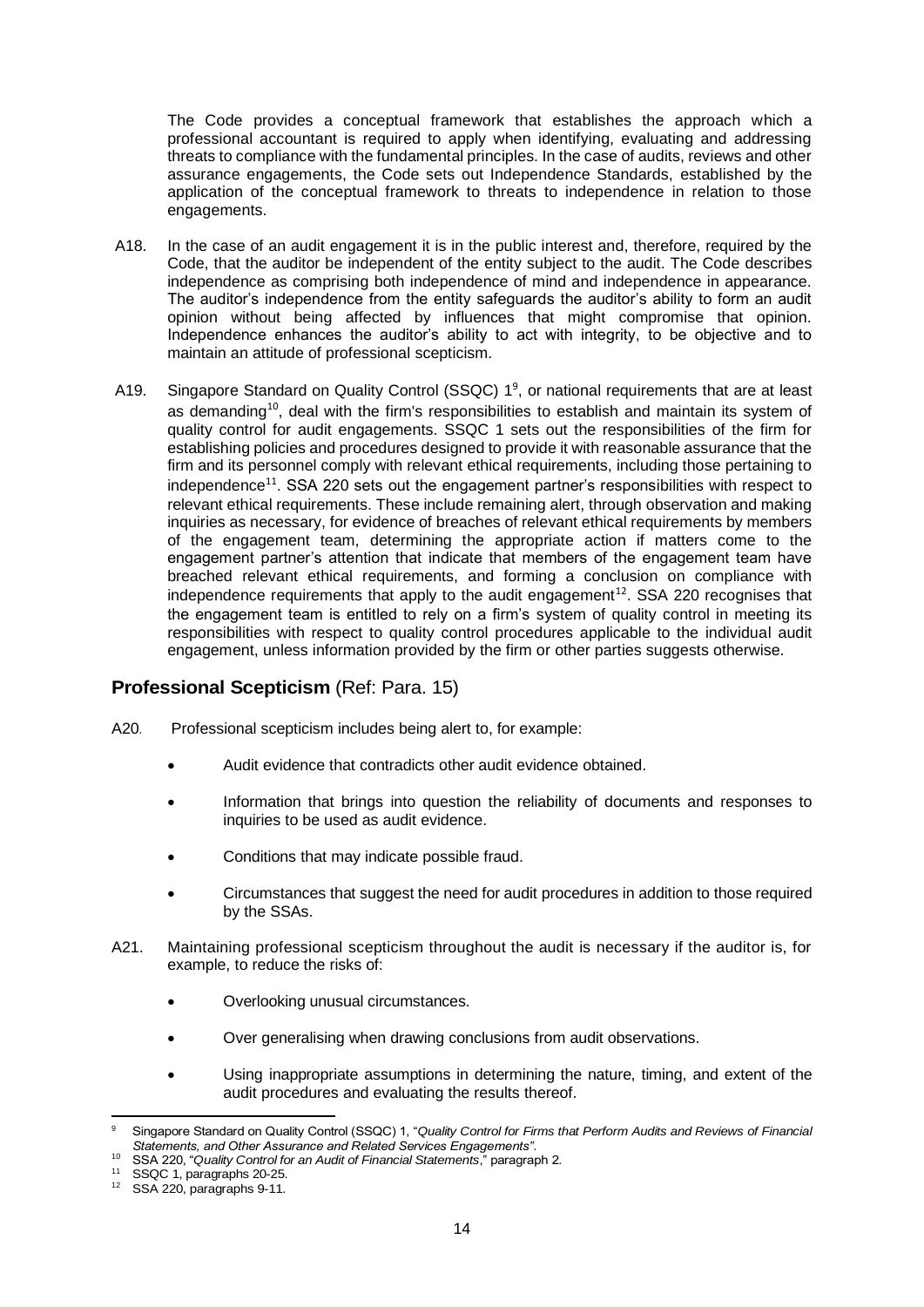- A22. Professional scepticism is necessary to the critical assessment of audit evidence. This includes questioning contradictory audit evidence and the reliability of documents and responses to inquiries and other information obtained from management and those charged with governance. It also includes consideration of the sufficiency and appropriateness of audit evidence obtained in the light of the circumstances, for example in the case where fraud risk factors exist and a single document, of a nature that is susceptible to fraud, is the sole supporting evidence for a material financial statement amount.
- A23. The auditor may accept records and documents as genuine unless the auditor has reason to believe the contrary. Nevertheless, the auditor is required to consider the reliability of information to be used as audit evidence<sup>13</sup>. In cases of doubt about the reliability of information or indications of possible fraud (for example, if conditions identified during the audit cause the auditor to believe that a document may not be authentic or that terms in a document may have been falsified), the SSAs require that the auditor investigate further and determine what modifications or additions to audit procedures are necessary to resolve the  $matter<sup>14</sup>$ .
- A24. The auditor cannot be expected to disregard past experience of the honesty and integrity of the entity's management and those charged with governance. Nevertheless, a belief that management and those charged with governance are honest and have integrity does not relieve the auditor of the need to maintain professional scepticism or allow the auditor to be satisfied with less-than-persuasive audit evidence when obtaining reasonable assurance.

## **Professional Judgment** (Ref: Para. 16)

- A25. Professional judgment is essential to the proper conduct of an audit. This is because interpretation of relevant ethical requirements and the SSAs and the informed decisions required throughout the audit cannot be made without the application of relevant knowledge and experience to the facts and circumstances. Professional judgment is necessary in particular regarding decisions about:
	- Materiality and audit risk.
	- The nature, timing, and extent of audit procedures used to meet the requirements of the SSAs and gather audit evidence.
	- Evaluating whether sufficient appropriate audit evidence has been obtained, and whether more needs to be done to achieve the objectives of the SSAs and thereby, the overall objectives of the auditor.
	- The evaluation of management's judgments in applying the entity's applicable financial reporting framework.
	- The drawing of conclusions based on the audit evidence obtained, for example, assessing the reasonableness of the estimates made by management in preparing the financial statements.
- A26. The distinguishing feature of the professional judgment expected of an auditor is that it is exercised by an auditor whose training, knowledge and experience have assisted in developing the necessary competencies to achieve reasonable judgments.
- A27. The exercise of professional judgment in any particular case is based on the facts and circumstances that are known by the auditor. Consultation on difficult or contentious matters during the course of the audit, both within the engagement team and between the engagement

<sup>13</sup> SSA 500, *Audit Evidence*, paragraphs 7-9.

<sup>14</sup> SSA 240, paragraph 13; SSA 500, paragraph 11; SSA 505, "*External Confirmations*," paragraphs 10-11, and 16.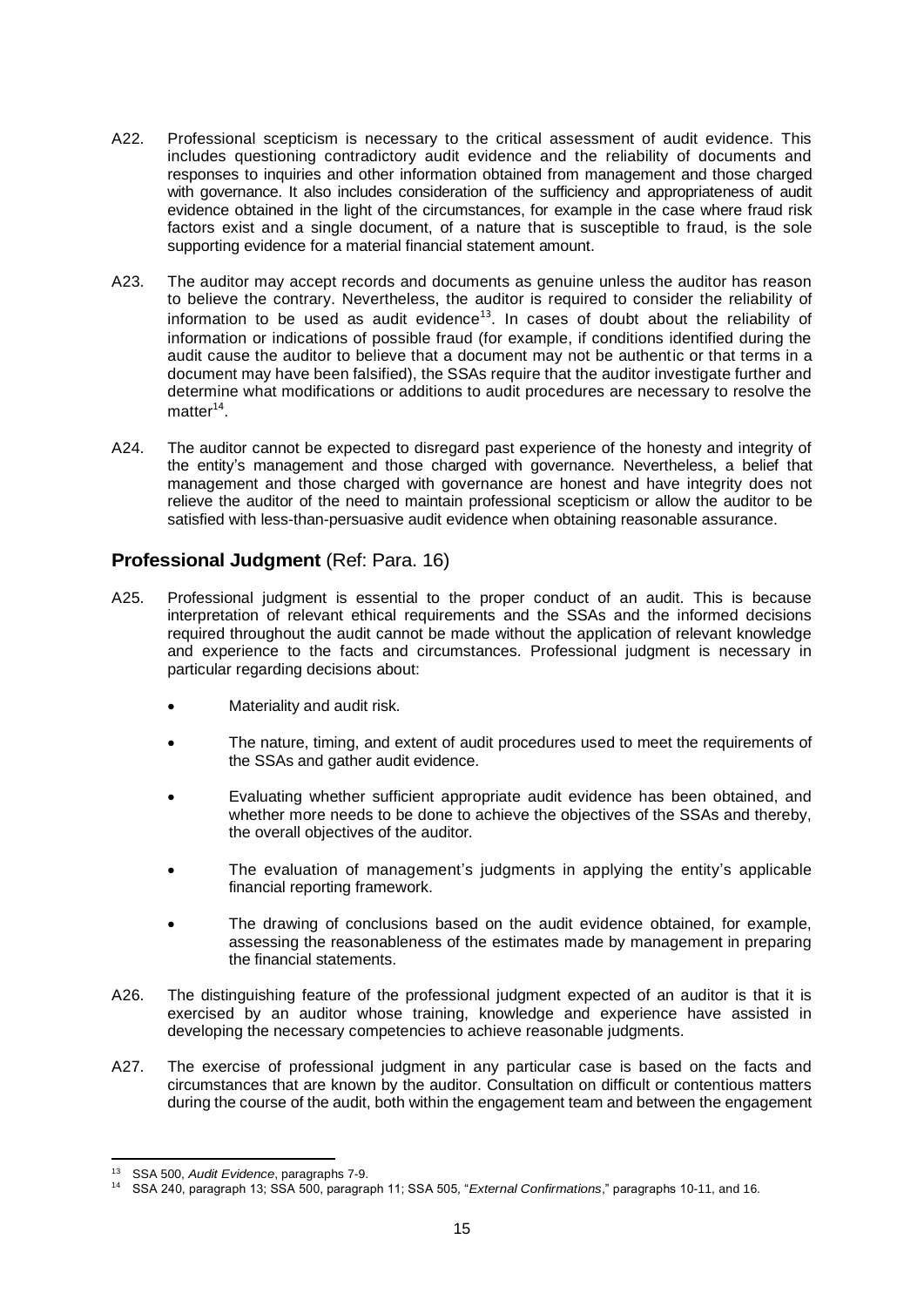team and others at the appropriate level within or outside the firm, such as that required by SSA 220<sup>15</sup>, assist the auditor in making informed and reasonable judgments.

- A28. Professional judgment can be evaluated based on whether the judgment reached reflects a competent application of auditing and accounting principles and is appropriate in the light of, and consistent with, the facts and circumstances that were known to the auditor up to the date of the auditor's report.
- A29. Professional judgment needs to be exercised throughout the audit. It also needs to be appropriately documented. In this regard, the auditor is required to prepare audit documentation sufficient to enable an experienced auditor, having no previous connection with the audit, to understand the significant professional judgments made in reaching conclusions on significant matters arising during the audit<sup>16</sup>. Professional judgment is not to be used as the justification for decisions that are not otherwise supported by the facts and circumstances of the engagement or sufficient appropriate audit evidence.

## **Sufficient Appropriate Audit Evidence and Audit Risk** (Ref: Para. 5 and 17)

#### *Sufficiency and Appropriateness of Audit Evidence*

- A30. Audit evidence is necessary to support the auditor's opinion and report. It is cumulative in nature and is primarily obtained from audit procedures performed during the course of the audit. It may, however, also include information obtained from other sources such as previous audits (provided the auditor has determined whether changes have occurred since the previous audit that may affect its relevance to the current audit<sup>17</sup>) or a firm's quality control procedures for client acceptance and continuance. In addition to other sources inside and outside the entity, the entity's accounting records are an important source of audit evidence. Also, information that may be used as audit evidence may have been prepared by an expert employed or engaged by the entity. Audit evidence comprises both information that supports and corroborates management's assertions, and any information that contradicts such assertions. In addition, in some cases, the absence of information (for example, management's refusal to provide a requested representation) is used by the auditor, and therefore, also constitutes audit evidence. Most of the auditor's work in forming the auditor's opinion consists of obtaining and evaluating audit evidence.
- A31. The sufficiency and appropriateness of audit evidence are interrelated. Sufficiency is the measure of the quantity of audit evidence. The quantity of audit evidence needed is affected by the auditor's assessment of the risks of misstatement (the higher the assessed risks, the more audit evidence is likely to be required) and also by the quality of such audit evidence (the higher the quality, the less may be required). Obtaining more audit evidence, however, may not compensate for its poor quality.
- A32. Appropriateness is the measure of the quality of audit evidence; that is, its relevance and its reliability in providing support for the conclusions on which the auditor's opinion is based. The reliability of evidence is influenced by its source and by its nature, and is dependent on the individual circumstances under which it is obtained.
- A33. Whether sufficient appropriate audit evidence has been obtained to reduce audit risk to an acceptably low level, and thereby enable the auditor to draw reasonable conclusions on which to base the auditor's opinion, is a matter of professional judgment. SSA 500 and other relevant SSAs establish additional requirements and provide further guidance applicable throughout the audit regarding the auditor's considerations in obtaining sufficient appropriate audit evidence.

<sup>15</sup> SSA 220, paragraph 18.

<sup>16</sup> SSA 230, paragraph 8.

<sup>17</sup> SSA 315 (Revised 2021), "*Identifying and Assessing the Risks of Material Misstatement*," paragraph 16.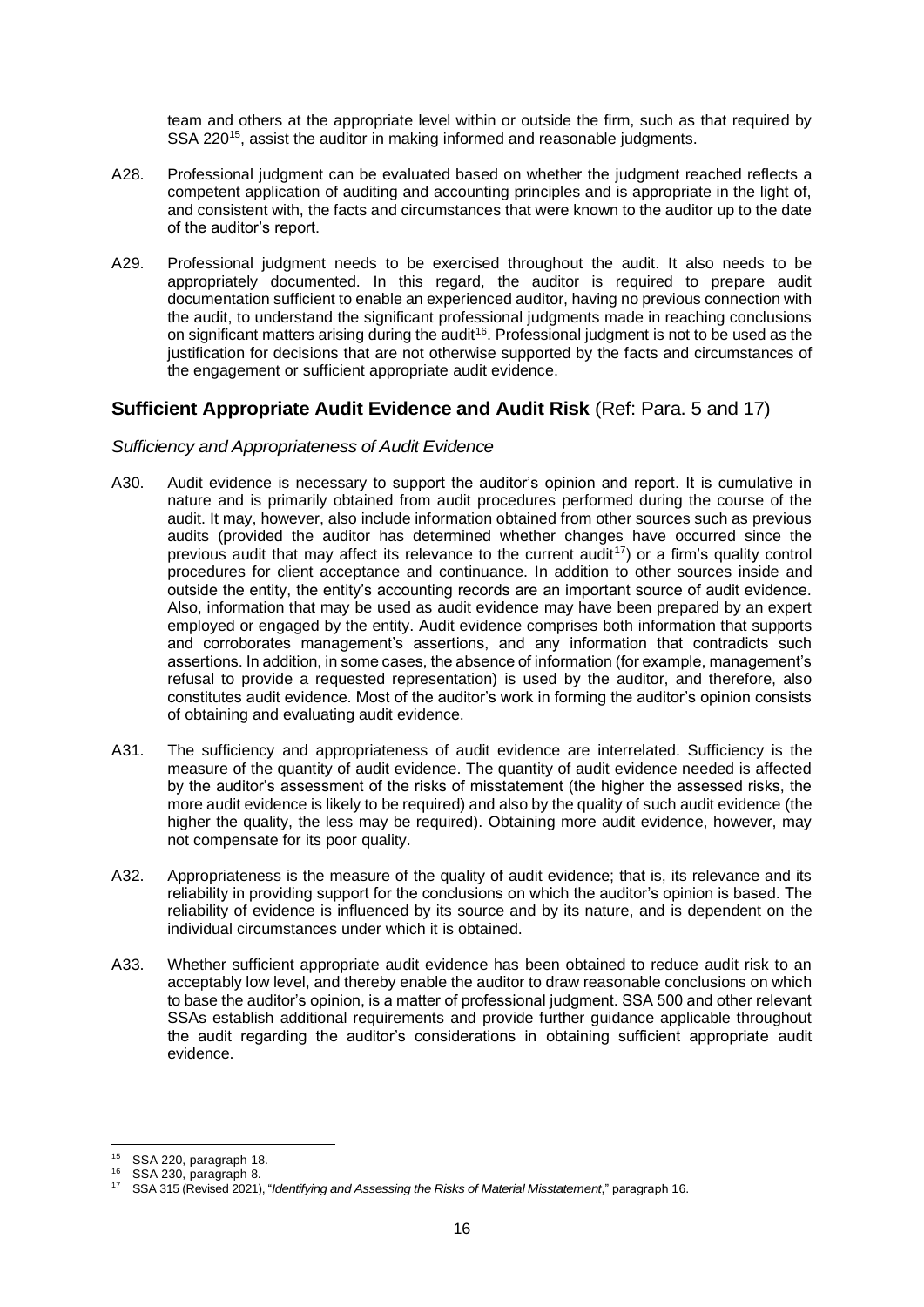#### *Audit Risk*

- A34. Audit risk is a function of the risks of material misstatement and detection risk. The assessment of risks is based on audit procedures to obtain information necessary for that purpose and evidence obtained throughout the audit. The assessment of risks is a matter of professional judgment, rather than a matter capable of precise measurement.
- A35. For purposes of the SSAs, audit risk does not include the risk that the auditor might express an opinion that the financial statements are materially misstated when they are not. This risk is ordinarily insignificant. Further, audit risk is a technical term related to the process of auditing; it does not refer to the auditor's business risks such as loss from litigation, adverse publicity, or other events arising in connection with the audit of financial statements.

Risks of Material Misstatement

- A36. The risks of material misstatement may exist at two levels:
	- The overall financial statement level; and
	- The assertion level for classes of transactions, account balances, and disclosures.
- A37. Risks of material misstatement at the overall financial statement level refer to risks of material misstatement that relate pervasively to the financial statements as a whole and potentially affect many assertions.
- A38. Risks of material misstatement at the assertion level are assessed in order to determine the nature, timing, and extent of further audit procedures necessary to obtain sufficient appropriate audit evidence. This evidence enables the auditor to express an opinion on the financial statements at an acceptably low level of audit risk. Auditors use various approaches to accomplish the objective of assessing the risks of material misstatement. For example, the auditor may make use of a model that expresses the general relationship of the components of audit risk in mathematical terms to arrive at an acceptable level of detection risk. Some auditors find such a model to be useful when planning audit procedures.
- A39. The risks of material misstatement at the assertion level consist of two components: inherent risk and control risk. Inherent risk and control risk are the entity's risks; they exist independently of the audit of the financial statements.
- A40. Inherent risk is influenced by inherent risk factors. Depending on the degree to which the inherent risk factors affect the susceptibility to misstatement of an assertion, the level of inherent risk varies on a scale that is referred to as the spectrum of inherent risk. The auditor determines significant classes of transactions, account balances and disclosures, and their relevant assertions, as part of the process of identifying and assessing the risks of material misstatement. For example, account balances consisting of amounts derived from accounting estimates that are subject to significant estimation uncertainty may be identified as significant account balances, and the auditor's assessment of inherent risk for the related risks at the assertion level may be higher because of the high estimation uncertainty.
- A40a. External circumstances giving rise to business risks may also influence inherent risk. For example, technological developments might make a particular product obsolete, thereby causing inventory to be more susceptible to overstatement. Factors in the entity and its environment that relate to several or all of the classes of transactions, account balances, or disclosures may also influence the inherent risk related to a specific assertion. Such factors may include, for example, a lack of sufficient working capital to continue operations or a declining industry characterised by a large number of business failures.
- A41. Control risk is a function of the effectiveness of the design, implementation and maintenance of controls by management to address identified risks that threaten the achievement of the entity's objectives relevant to preparation of the entity's financial statements. However, internal control, no matter how well designed and operated, can only reduce, but not eliminate, risks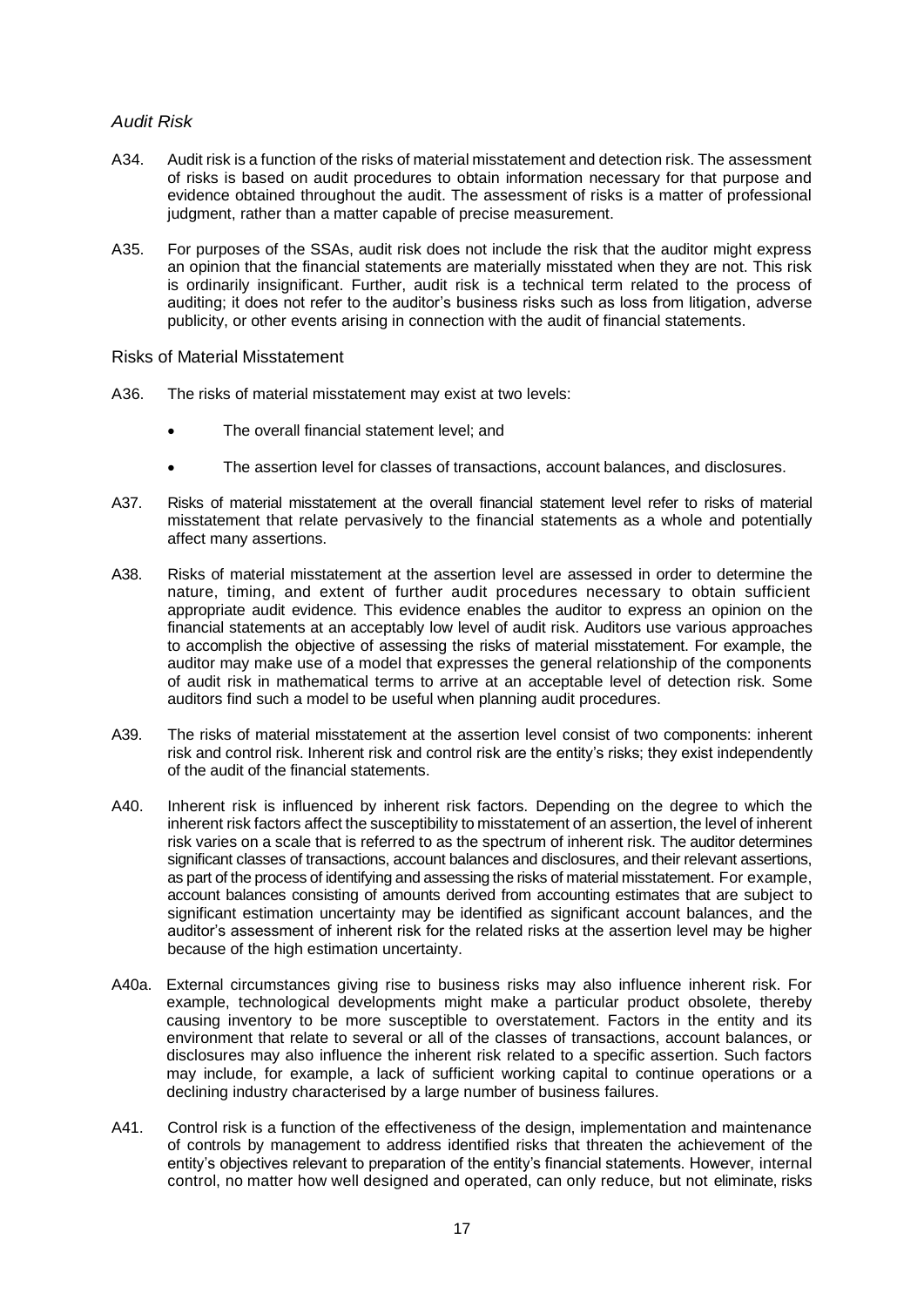of material misstatement in the financial statements, because of the inherent limitations of internal control. These include, for example, the possibility of human errors or mistakes, or of controls being circumvented by collusion or inappropriate management override. Accordingly, some control risk will always exist. The SSAs provide the conditions under which the auditor is required to, or may choose to, test the operating effectiveness of controls in determining the nature, timing and extent of substantive procedures to be performed<sup>18</sup>.

- A42. The assessment of the risks of material misstatement may be expressed in quantitative terms, such as in percentages, or in non-quantitative terms. In any case, the need for the auditor to make appropriate risk assessments is more important than the different approaches by which they may be made. The SSAs typically refer to the "risks of material misstatement" rather than to inherent risk and control risk separately. However, SSA 315 (Revised 2021)<sup>19</sup> requires inherent risk to be assessed separately from control risk to provide a basis for designing and performing further audit procedures to respond to the assessed risks of material misstatement at the assertion level in accordance with SSA 330.
- A43. SSA 315 (Revised 2021) establishes requirements and provides guidance on identifying and assessing the risks of material misstatement at the financial statement and assertion levels.
- A43a. Risks of material misstatement are assessed at the assertion level in order to determine the nature, timing and extent of further audit procedures necessary to obtain sufficient appropriate audit evidence.<sup>20</sup>

#### Detection Risk

- A44. For a given level of audit risk, the acceptable level of detection risk bears an inverse relationship to the assessed risks of material misstatement at the assertion level. For example, the greater the risks of material misstatement the auditor believes exists, the less the detection risk that can be accepted and, accordingly, the more persuasive the audit evidence required by the auditor.
- A45. Detection risk relates to the nature, timing, and extent of the auditor's procedures that are determined by the auditor to reduce audit risk to an acceptably low level. It is therefore a function of the effectiveness of an audit procedure and of its application by the auditor. Matters such as:
	- adequate planning;
	- proper assignment of personnel to the engagement team;
	- the application of professional scepticism; and
	- supervision and review of the audit work performed,

assist to enhance the effectiveness of an audit procedure and of its application and reduce the possibility that an auditor might select an inappropriate audit procedure, misapply an appropriate audit procedure, or misinterpret the audit results.

A46. SSA 300<sup>21</sup> and SSA 330 establish requirements and provide guidance on planning an audit of financial statements and the auditor's responses to assessed risks. Detection risk, however, can only be reduced, not eliminated, because of the inherent limitations of an audit. Accordingly, some detection risk will always exist.

<sup>18</sup> SSA 330, "*The Auditor's Reponses to Assessed Risks*," paragraphs 7-17.

<sup>19</sup> SSA 315 (Revised 2021), *Identifying and Assessing the Risks of Material Misstatement*

<sup>20</sup> SSA 330, paragraph 6

<sup>21</sup> SSA 300, *Planning an Audit of Financial Statements*.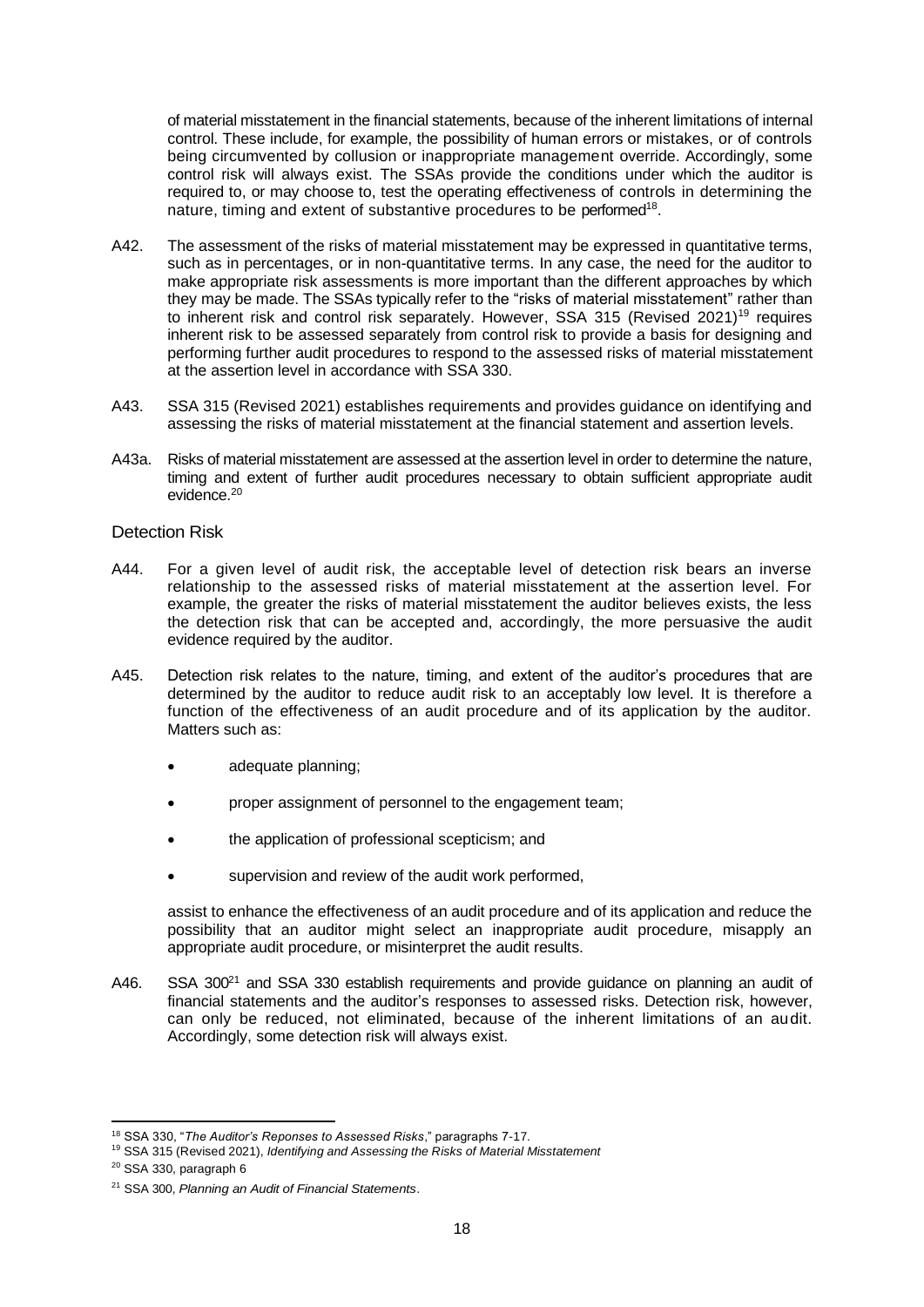#### *Inherent Limitations of an Audit*

- A47. The auditor is not expected to, and cannot, reduce audit risk to zero and cannot therefore obtain absolute assurance that the financial statements are free from material misstatement due to fraud or error. This is because there are inherent limitations of an audit, which result in most of the audit evidence on which the auditor draws conclusions and bases the auditor's opinion being persuasive rather than conclusive. The inherent limitations of an audit arise from:
	- The nature of financial reporting;
	- The nature of audit procedures; and
	- The need for the audit to be conducted within a reasonable period of time and at a reasonable cost.

### The Nature of Financial Reporting

A48. The preparation of financial statements involves judgment by management in applying the requirements of the entity's applicable financial reporting framework to the facts and circumstances of the entity. In addition, many financial statement items involve subjective decisions or assessments or a degree of uncertainty, and there may be a range of acceptable interpretations or judgments that may be made. Consequently, some financial statement items are subject to an inherent level of variability which cannot be eliminated by the application of additional auditing procedures. For example, this is often the case with respect to certain accounting estimates. Nevertheless, the SSAs require the auditor to give specific consideration to whether accounting estimates are reasonable in the context of the applicable financial reporting framework and related disclosures, and to the qualitative aspects of the entity's accounting practices, including indicators of possible bias in management 's judgments<sup>22</sup>.

#### The Nature of Audit Procedures

- A49. There are practical and legal limitations on the auditor's ability to obtain audit evidence. For example:
	- There is the possibility that management or others may not provide, intentionally or unintentionally, the complete information that is relevant to the preparation of the financial statements or that has been requested by the auditor. Accordingly, the auditor cannot be certain of the completeness of information, even though the auditor has performed audit procedures to obtain assurance that all relevant information has been obtained.
	- Fraud may involve sophisticated and carefully organised schemes designed to conceal it. Therefore, audit procedures used to gather audit evidence may be ineffective for detecting an intentional misstatement that involves, for example, collusion to falsify documentation which may cause the auditor to believe that audit evidence is valid when it is not. The auditor is neither trained as nor expected to be an expert in the authentication of documents.
	- An audit is not an official investigation into alleged wrongdoing. Accordingly, the auditor is not given specific legal powers, such as the power of search, which may be necessary for such an investigation.

<sup>22</sup> SSA 540, *Auditing Accounting Estimates, Including Fair Value Accounting Estimates, and Related Disclosures*, and SSA 700 (Revised), *Forming an Opinion and Reporting on Financial Statements*, paragraph 12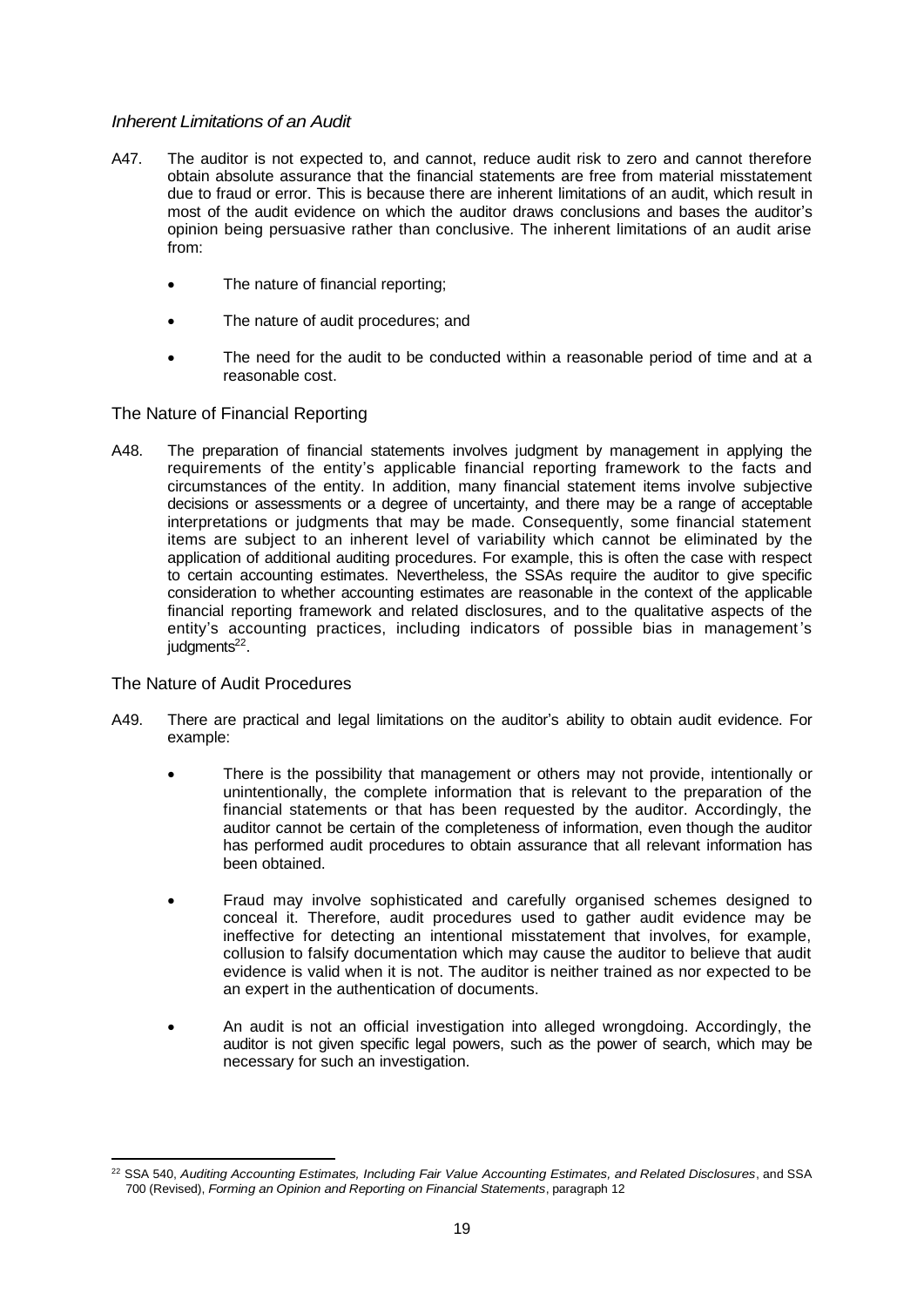Timeliness of Financial Reporting and the Balance between Benefit and Cost

- A50. The matter of difficulty, time, or cost involved is not in itself a valid basis for the auditor to omit an audit procedure for which there is no alternative or to be satisfied with audit evidence that is less than persuasive. Appropriate planning assists in making sufficient time and resources available for the conduct of the audit. Notwithstanding this, the relevance of information, and thereby its value, tends to diminish over time, and there is a balance to be struck between the reliability of information and its cost. This is recognised in certain financial reporting frameworks (see, for example, the ASC's "The Conceptual Framework for Financial Reporting"). Therefore, there is an expectation by users of financial statements that the auditor will form an opinion on the financial statements within a reasonable period of time and at a reasonable cost, recognising that it is impracticable to address all information that may exist or to pursue every matter exhaustively on the assumption that information is in error or fraudulent until proved otherwise.
- A51. Consequently, it is necessary for the auditor to:
	- Plan the audit so that it will be performed in an effective manner;
	- Direct audit effort to areas most expected to contain risks of material misstatement, whether due to fraud or error, with correspondingly less effort directed at other areas; and
	- Use testing and other means of examining populations for misstatements.
- A52. In light of the approaches described in paragraph A49, the SSAs contain requirements for the planning and performance of the audit and require the auditor, among other things, to:
	- Have a basis for the identification and assessment of risks of material misstatement at the financial statement and assertion levels by performing risk assessment procedures and related activities<sup>23</sup>; and
	- Use testing and other means of examining populations in a manner that provides a reasonable basis for the auditor to draw conclusions about the population $^{24}$ .

Other Matters that Affect the Inherent Limitations of an Audit

- A53. In the case of certain assertions or subject matters, the potential effects of the inherent limitations on the auditor's ability to detect material misstatements are particularly significant. Such assertions or subject matters include:
	- Fraud, particularly fraud involving senior management or collusion. See SSA 240 for further discussion.
	- The existence and completeness of related party relationships and transactions. See SSA 550<sup>25</sup> for further discussion.
	- The occurrence of non-compliance with laws and regulations. See SSA 250<sup>26</sup> for further discussion.
	- Future events or conditions that may cause an entity to cease to continue as a going concern. See SSA 570 (Revised)<sup>27</sup> for further discussion.

Relevant SSAs identify specific audit procedures to assist in mitigating the effect of the inherent limitations.

<sup>&</sup>lt;sup>23</sup> SSA 315 (Revised 2021), paragraphs 13-18.<br><sup>24</sup> SSA 220: SSA 500: SSA 520, Appletical Proc

<sup>24</sup> SSA 330; SSA 500; SSA 520, *Analytical Procedures*; SSA 530, *Audit Sampling*.

<sup>25</sup> SSA 550, *Related Parties*.

<sup>26</sup> SSA 250, *Consideration of Laws and Regulations in an Audit of Financial Statements*.

<sup>27</sup> SSA 570 (Revised), *Going Concern*.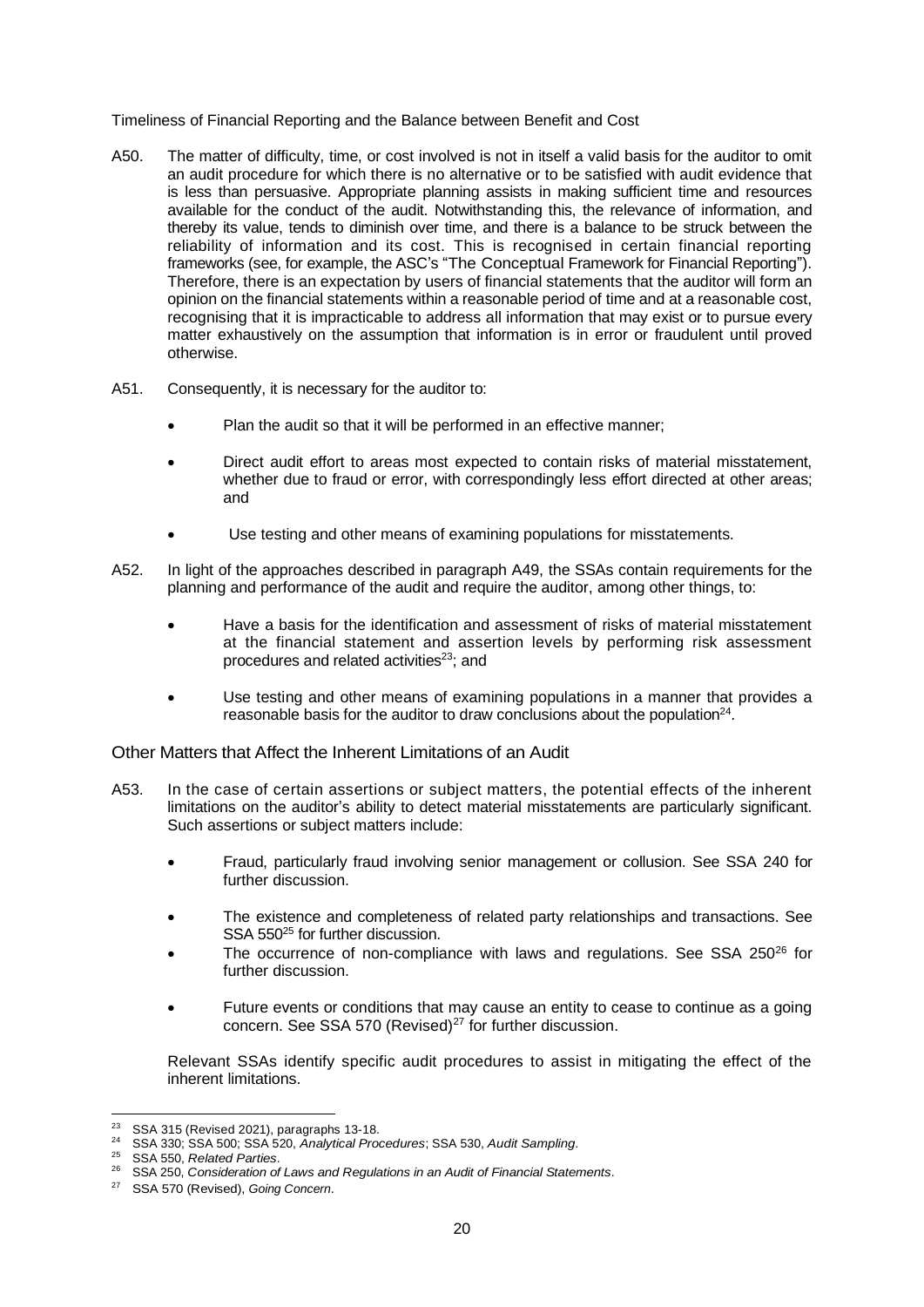A54. Because of the inherent limitations of an audit, there is an unavoidable risk that some material misstatements of the financial statements may not be detected, even though the audit is properly planned and performed in accordance with SSAs. Accordingly, the subsequent discovery of a material misstatement of the financial statements resulting from fraud or error does not by itself indicate a failure to conduct an audit in accordance with SSAs. However, the inherent limitations of an audit are not a justification for the auditor to be satisfied with lessthan-persuasive audit evidence. Whether the auditor has performed an audit in accordance with SSAs is determined by the audit procedures performed in the circumstances, the sufficiency and appropriateness of the audit evidence obtained as a result thereof and the suitability of the auditor's report based on an evaluation of that evidence in light of the overall objectives of the auditor.

### **Conduct of an Audit in Accordance with SSAs**

#### *Nature of the SSAs* (Ref: Para. 18)

- A55. The SSAs, taken together, provide the standards for the auditor's work in fulfilling the overall objectives of the auditor. The SSAs deal with the general responsibilities of the auditor, as well as the auditor's further considerations relevant to the application of those responsibilities to specific topics.
- A56. The scope, effective date and any specific limitation of the applicability of a specific SSA is made clear in the SSA. Unless otherwise stated in the SSA, the auditor is permitted to apply an SSA before the effective date specified therein.
- A57. In performing an audit, the auditor may be required to comply with legal or regulatory requirements in addition to the SSAs. The SSAs do not override law or regulation that governs an audit of financial statements. In the event that such law or regulations differs from the SSAs, an audit conducted only in accordance with law or regulations will not automatically comply with SSAs.
- A58. The auditor may also conduct the audit in accordance with both SSAs and auditing standards of a specific jurisdiction or country. In such cases, in addition to complying with each of the SSAs relevant to the audit, it may be necessary for the auditor to perform additional audit procedures in order to comply with the relevant standards of that jurisdiction or country.

Considerations Specific to Audits in the Public Sector

A59. The SSAs are relevant to engagements in the public sector. The public sector auditor's responsibilities, however, may be affected by the audit mandate, or by obligations on public sector entities arising from law, regulation or other authority (such as ministerial directives, government policy requirements, or resolutions of the legislature), which may encompass a broader scope than an audit of financial statements in accordance with the SSAs. These additional responsibilities are not dealt with in the SSAs. They may be dealt with in the pronouncements of the International Organisation of Supreme Audit Institutions or national standard setters, or in guidance developed by government audit agencies.

#### *Contents of the SSAs* (Ref: Para. 19)

- A60. In addition to objectives and requirements (requirements are expressed in the SSAs using "shall"), an SSA contains related guidance in the form of application and other explanatory material. It may also contain introductory material that provides context relevant to a proper understanding of the SSA, and definitions. The entire text of an SSA, therefore, is relevant to an understanding of the objectives stated in an SSA and the proper application of the requirements of an SSA.
- A61. Where necessary, the application and other explanatory material provides further explanation of the requirements of an SSA and guidance for carrying them out. In particular, it may: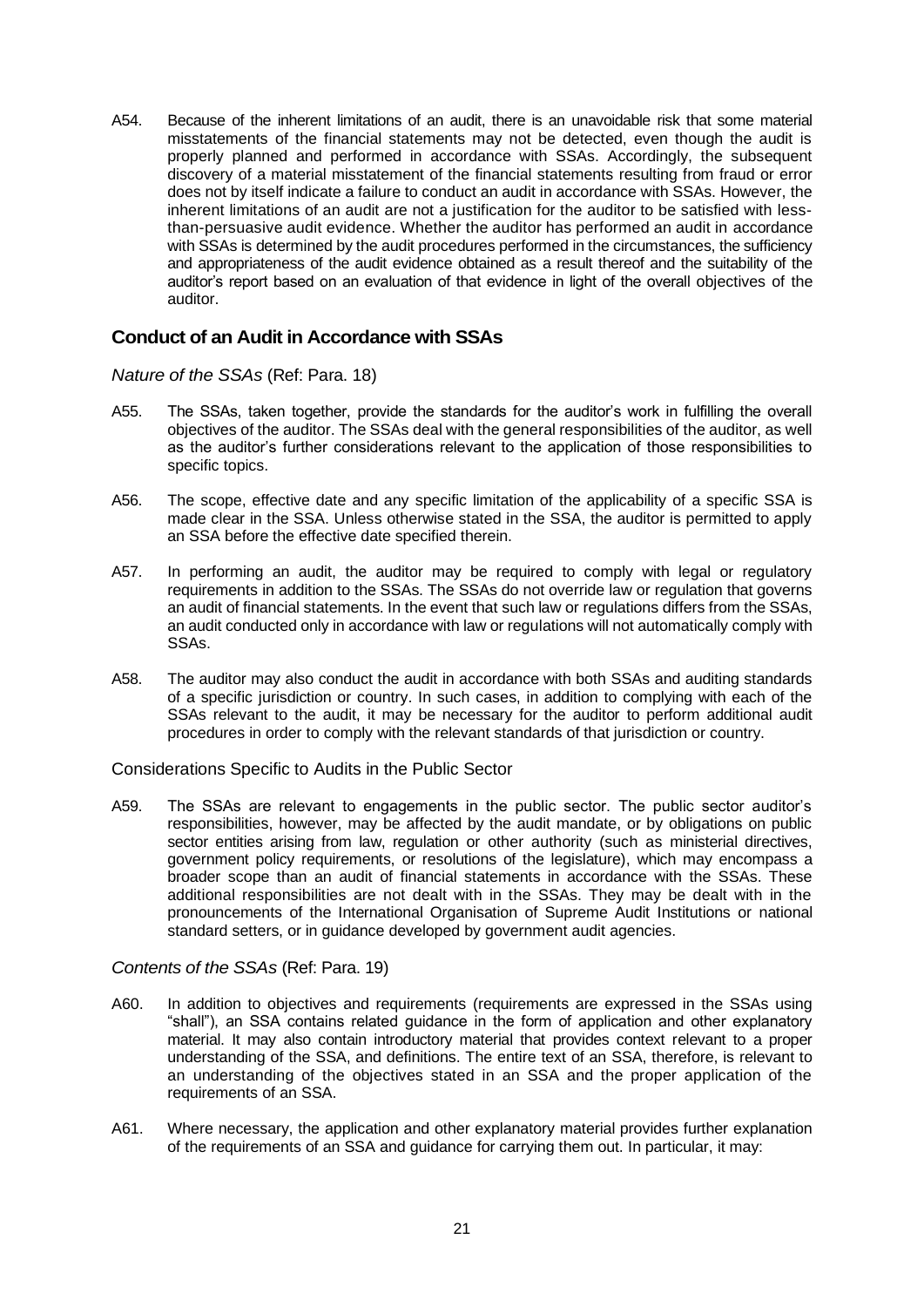- Explain more precisely what a requirement means or is intended to cover, including in some SSAs such as SSA 315 (Revised 2021), why a procedure is required.
- Include examples of procedures that may be appropriate in the circumstances. In some SSAs, such as SSA 315 (Revised 2021), examples are presented in boxes.

While such guidance does not in itself impose a requirement, it is relevant to the proper application of the requirements of an SSA. The application and other explanatory material may also provide background information on matters addressed in an SSA.

- A62. Appendices form part of the application and other explanatory material. The purpose and intended use of an appendix are explained in the body of the related SSA or within the title and introduction of the appendix itself.
- A63. Introductory material may include, as needed, such matters as explanation of:
	- The purpose and scope of the SSA, including how the SSA relates to other SSAs.
	- The subject matter of the SSA.
	- The respective responsibilities of the auditor and others in relation to the subject matter of the SSA.
	- The context in which the SSA is set.
- A64. An SSA may include, in a separate section under the heading "Definitions," a description of the meanings attributed to certain terms for purposes of the SSAs. These are provided to assist in the consistent application and interpretation of the SSAs, and are not intended to override definitions that may be established for other purposes, whether in law, regulation or otherwise. Unless otherwise indicated, those terms will carry the same meanings throughout the SSAs. The Glossary of Terms contains a complete listing of terms defined in the SSAs. It also includes descriptions of other terms found in SSAs to assist in common and consistent interpretation and translation.
- A65. When appropriate, additional considerations specific to audits of smaller entities and public sector entities are included within the application and other explanatory material of an SSA. These additional considerations assist in the application of the requirements of the SSA in the audit of such entities. They do not, however, limit or reduce the responsibility of the auditor to apply and comply with the requirements of the SSAs.

#### Scalability Considerations

- A65a. Scalability considerations have been included in some SSAs (e.g., SSA 315 (Revised 2021)), illustrating the application of the requirements to all entities regardless of whether their nature and circumstances are less complex or more complex. Less complex entities are entities for which the characteristics in paragraph A66 may apply.
- A65b. The "considerations specific to smaller entities" included in some SSAs have been developed primarily with unlisted entities in mind. Some of the considerations, however, may be helpful in audits of smaller listed entities.
- A66. For purposes of specifying additional considerations to audits of smaller entities, a "smaller entity" refers to an entity which typically possesses qualitative characteristics such as:
	- (a) Concentration of ownership and management in a small number of individuals (often a single individual – either a natural person or another enterprise that owns the entity provided the owner exhibits the relevant qualitative characteristics); and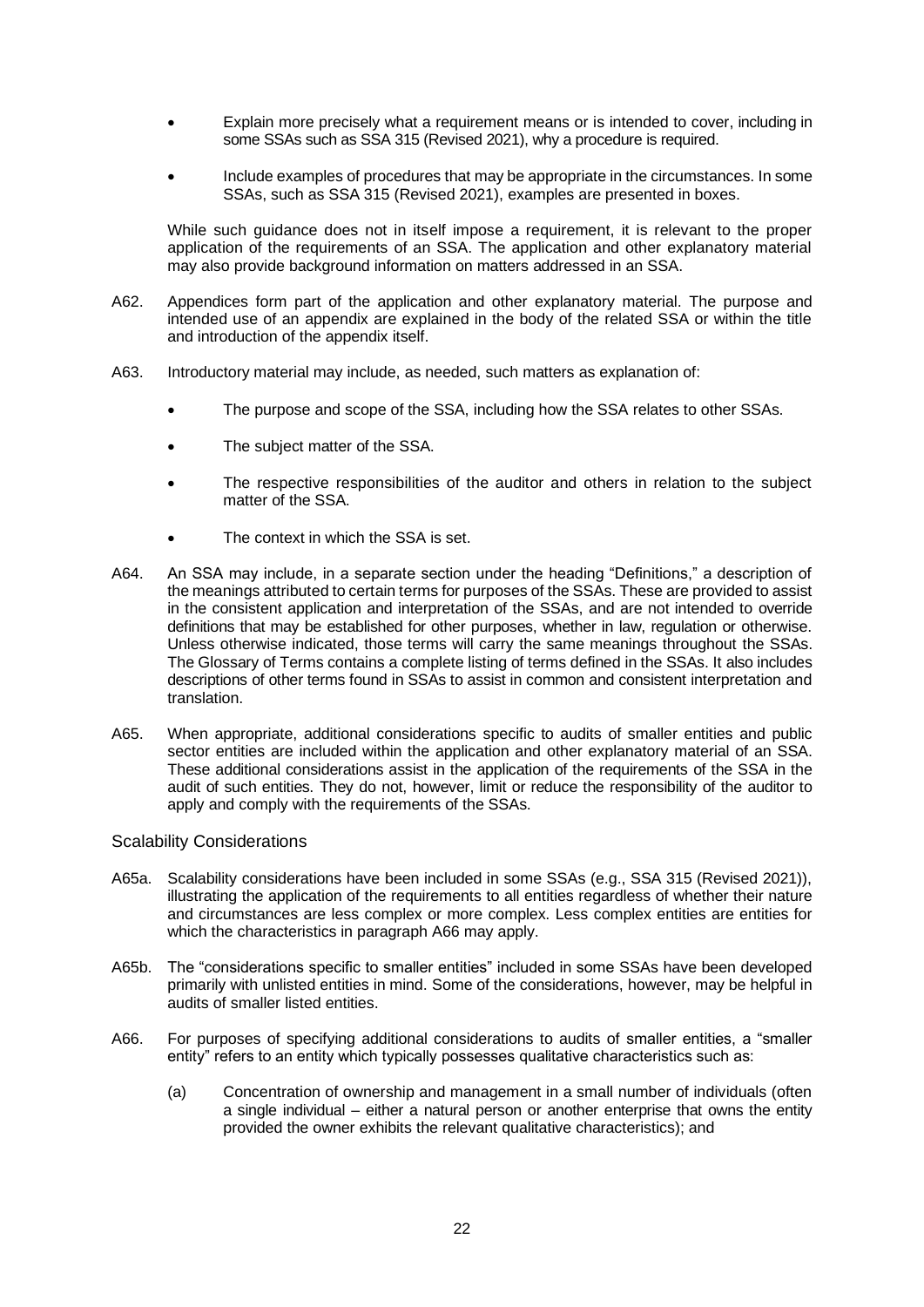- (b) One or more of the following:
	- (i) Straightforward or uncomplicated transactions;
	- (ii) Simple record-keeping;
	- (iii) Few lines of business and few products within business lines;
	- (iv) Simpler systems of internal control;
	- (v) Few levels of management with responsibility for a broad range of controls; or
	- (vi) Few personnel, many having a wide range of duties.

These qualitative characteristics are not exhaustive, they are not exclusive to smaller entities, and smaller entities do not necessarily display all of these characteristics.

A67. [*Moved – now A65b]*

Considerations Specific to Automated Tools and Techniques

- A67a. The considerations specific to "automated tools and techniques" included in some SSAs (for example, SSA 315 (Revised 2021)) have been developed to explain how the auditor may apply certain requirements when using automated tools and techniques in performing audit procedures.
- A68. The SSAs refer to the proprietor of a smaller entity who is involved in running the entity on a day-to-day basis as the "owner-manager."

#### *Objectives Stated in Individual SSAs* (Ref: Para. 21)

- A69. Each SSA contains one or more objectives which provide a link between the requirements and the overall objectives of the auditor. The objectives in individual SSAs serve to focus the auditor on the desired outcome of the SSA, while being specific enough to assist the auditor in:
	- Understanding what needs to be accomplished and, where necessary, the appropriate means of doing so; and
	- Deciding whether more needs to be done to achieve them in the particular circumstances of the audit.
- A70. Objectives are to be understood in the context of the overall objectives of the auditor stated in paragraph 11 of this SSA. As with the overall objectives of the auditor, the ability to achieve an individual objective is equally subject to the inherent limitations of an audit.
- A71. In using the objectives, the auditor is required to have regard to the interrelationships among the SSAs. This is because, as indicated in paragraph A53, the SSAs deal in some cases with general responsibilities and in others with the application of those responsibilities to specific topics. For example, this SSA requires the auditor to adopt an attitude of professional scepticism; this is necessary in all aspects of planning and performing an audit but is not repeated as a requirement of each SSA. At a more detailed level, SSA 315 (Revised 2021) and SSA 330 contain, among other things, objectives and requirements that deal with the auditor's responsibilities to identify and assess the risks of material misstatement and to design and perform further audit procedures to respond to those assessed risks, respectively; these objectives and requirements apply throughout the audit. An SSA dealing with specific aspects of the audit (for example, SSA 540) may expand on how the objectives and requirements of such SSAs as SSA 315 (Revised 2021) and SSA 330 (Redrafted) are to be applied in relation to the subject of the SSA but does not repeat them. Thus, in achieving the objective stated in SSA 540, the auditor has regard to the objectives and requirements of other relevant SSAs.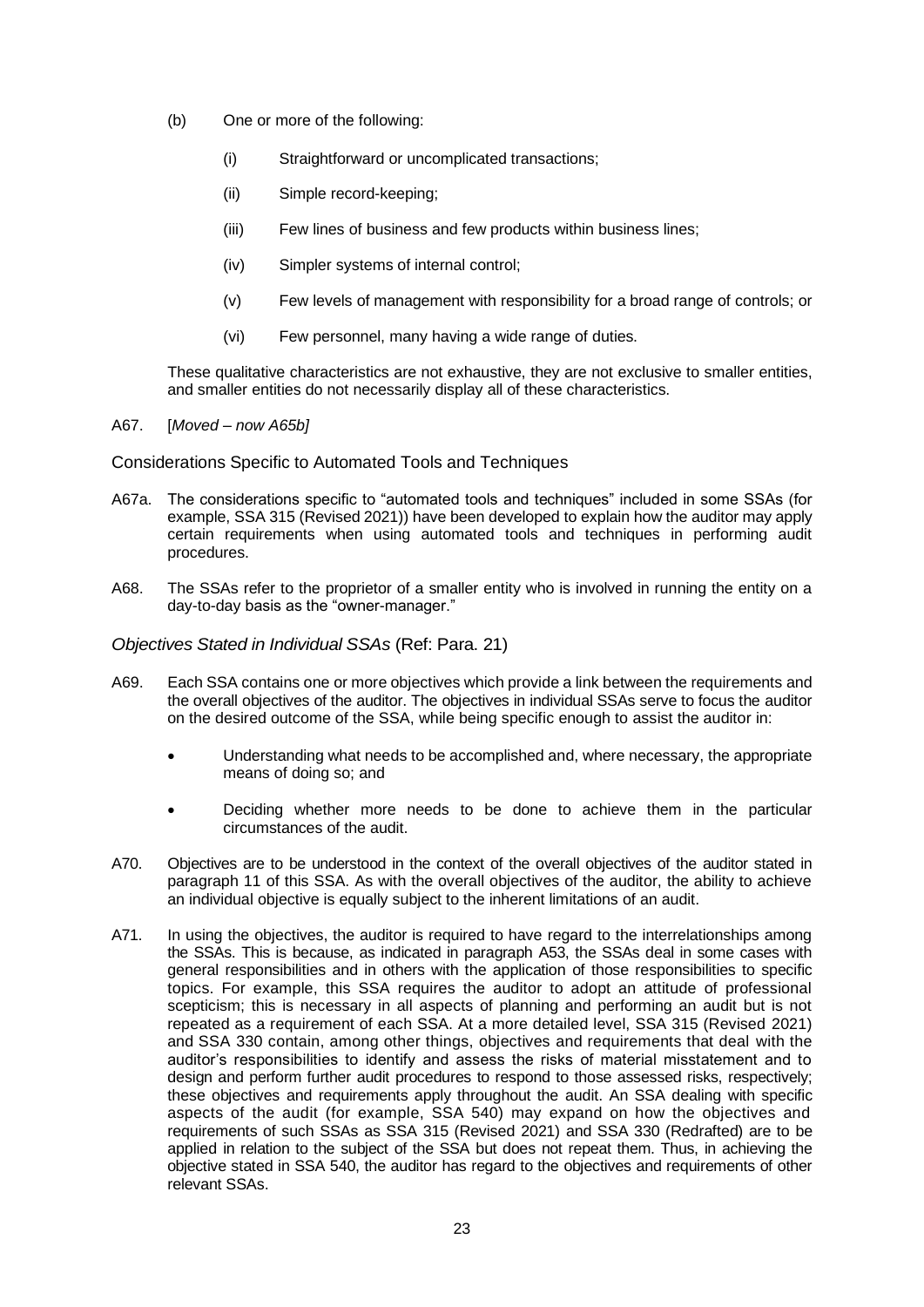Use of Objectives to Determine Need for Additional Audit Procedures (Ref: Para. 21(a))

A72. The requirements of the SSAs are designed to enable the auditor to achieve the objectives specified in the SSAs, and thereby the overall objectives of the auditor. The proper application of the requirements of the SSAs by the auditor is therefore expected to provide a sufficient basis for the auditor's achievement of the objectives. However, because the circumstances of audit engagements vary widely and all such circumstances cannot be anticipated in the SSAs, the auditor is responsible for determining the audit procedures necessary to fulfill the requirements of the SSAs and to achieve the objectives. In the circumstance s of an engagement, there may be particular matters that require the auditor to perform audit procedures in addition to those required by the SSAs to meet the objectives specified in the SSAs.

Use of Objectives to Evaluate Whether Sufficient Appropriate Audit Evidence Has Been Obtained (Ref: Para. 21(b))

- A73. The auditor is required to use the objectives to evaluate whether sufficient appropriate audit evidence has been obtained in the context of the overall objectives of the auditor. If as a result the auditor concludes that the audit evidence is not sufficient and appropriate, then the auditor may follow one or more of the following approaches to meeting the requirement of paragraph 21(b):
	- Evaluate whether further relevant audit evidence has been, or will be, obtained as a result of complying with other SSAs;
	- Extend the work performed in applying one or more requirements; or
	- Perform other procedures judged by the auditor to be necessary in the circumstances.

Where none of the above is expected to be practical or possible in the circumstances, the auditor will not be able to obtain sufficient appropriate audit evidence and is required by the SSAs to determine the effect on the auditor's report or on the auditor's ability to complete the engagement.

#### *Complying with Relevant Requirements*

Relevant Requirements (Ref: Para. 22)

- A74. In some cases, an SSA (and therefore all of its requirements) may not be relevant in the circumstances. For example, if an entity does not have an internal audit function, nothing in SSA 610 (Revised 2013)<sup>28</sup> is relevant.
- A75. Within a relevant SSA, there may be conditional requirements. Such a requirement is relevant when the circumstances envisioned in the requirement apply and the condition exists. In general, the conditionality of a requirement will either be explicit or implicit, for example:
	- The requirement to modify the auditor's opinion if there is a limitation of scope<sup>29</sup> represents an explicit conditional requirement.
	- The requirement to communicate significant deficiencies in internal control identified during the audit to those charged with governance<sup>30</sup>, which depends on the existence of such identified significant deficiencies; and the requirement to obtain sufficient appropriate audit evidence regarding the presentation and disclosure of segment information in accordance with the applicable financial reporting framework $31$ , which

<sup>28</sup> SSA 610 (Revised 2013), *Using the Work of Internal Auditors*, paragraph 2

<sup>&</sup>lt;sup>29</sup> SSA 705 (Revised), *Modifications to the Opinion in the Independent Auditor's Report*, paragraph 13.<br><sup>30</sup> SSA 2055, Communicating Deficiencies in Internal Central to These Charged with Coverance

<sup>30</sup> SSA 265, *Communicating Deficiencies in Internal Control to Those Charged with Governance and Management*," paragraph 9.

<sup>31</sup> SSA 501, *Audit Evidence—Specific Considerations for Selected*, paragraph 13.